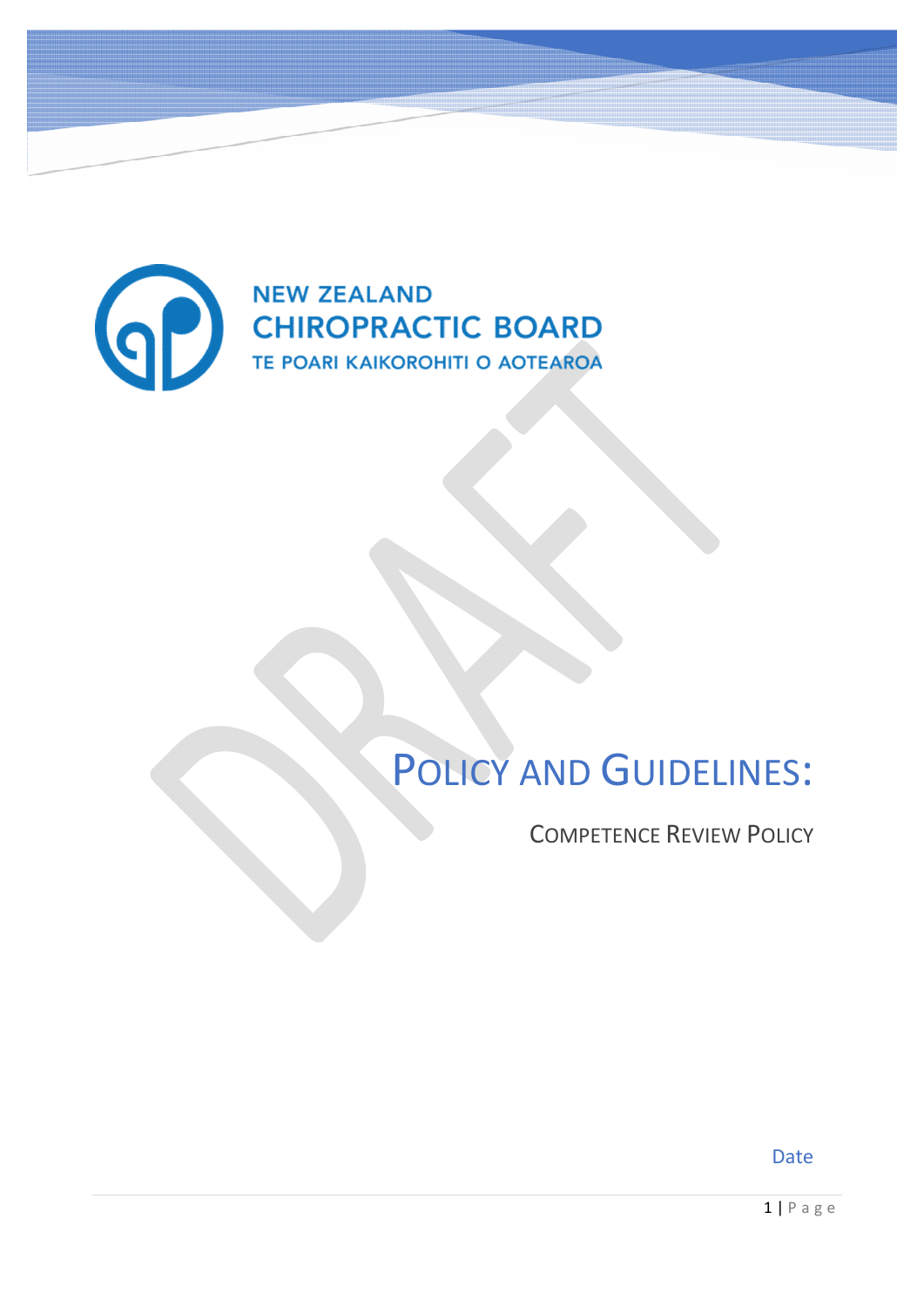# Associated Policy Documents

- Competency-based standards for Chiropractors
- Code of Ethics
- Complaints and Notifications Policy

| Revision Schedule |                      |                    |  |  |
|-------------------|----------------------|--------------------|--|--|
| Version           | <b>Date Approved</b> | <b>Next Review</b> |  |  |
| One.              |                      |                    |  |  |
|                   |                      |                    |  |  |
|                   |                      |                    |  |  |
|                   |                      |                    |  |  |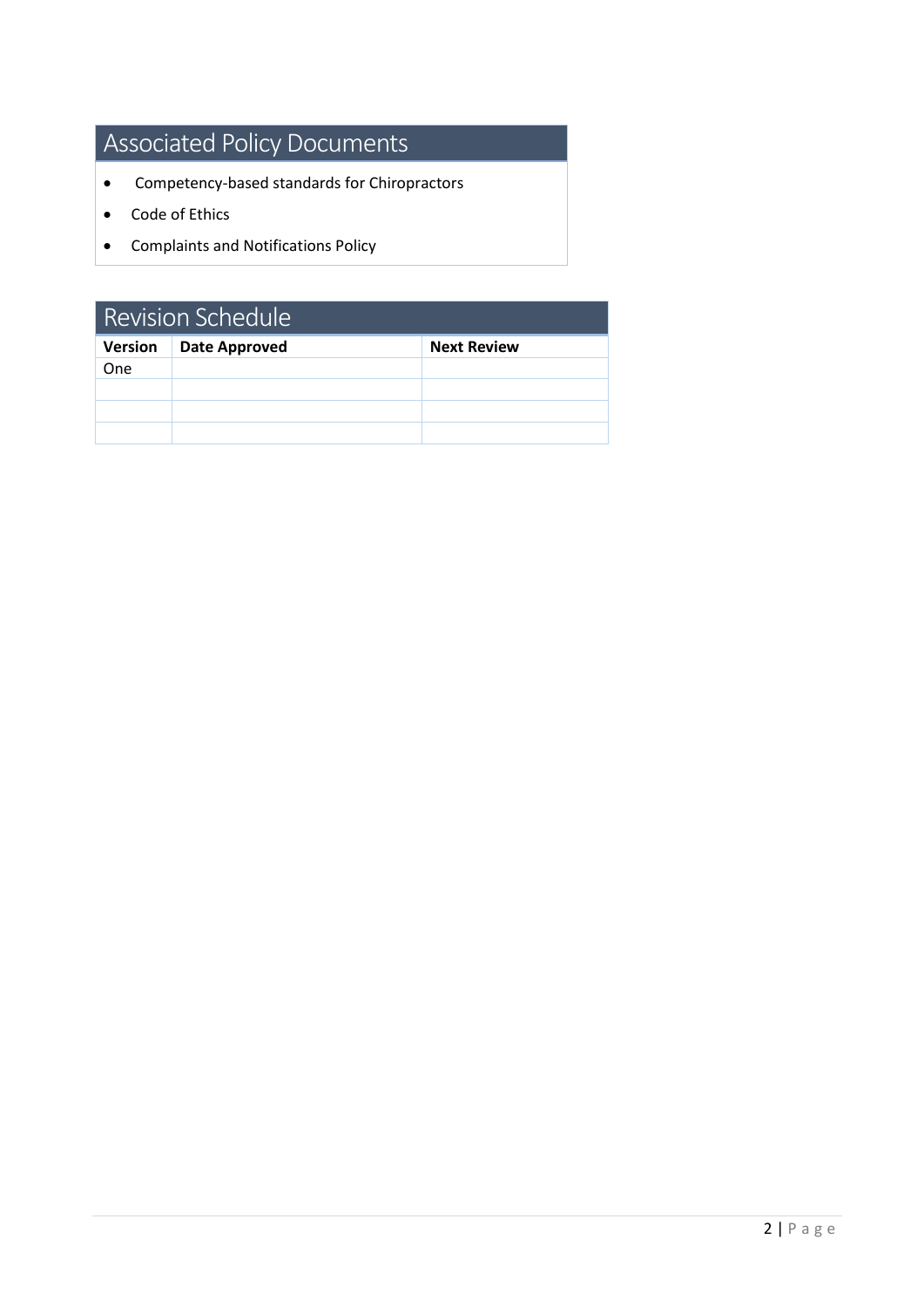# **CONTENTS**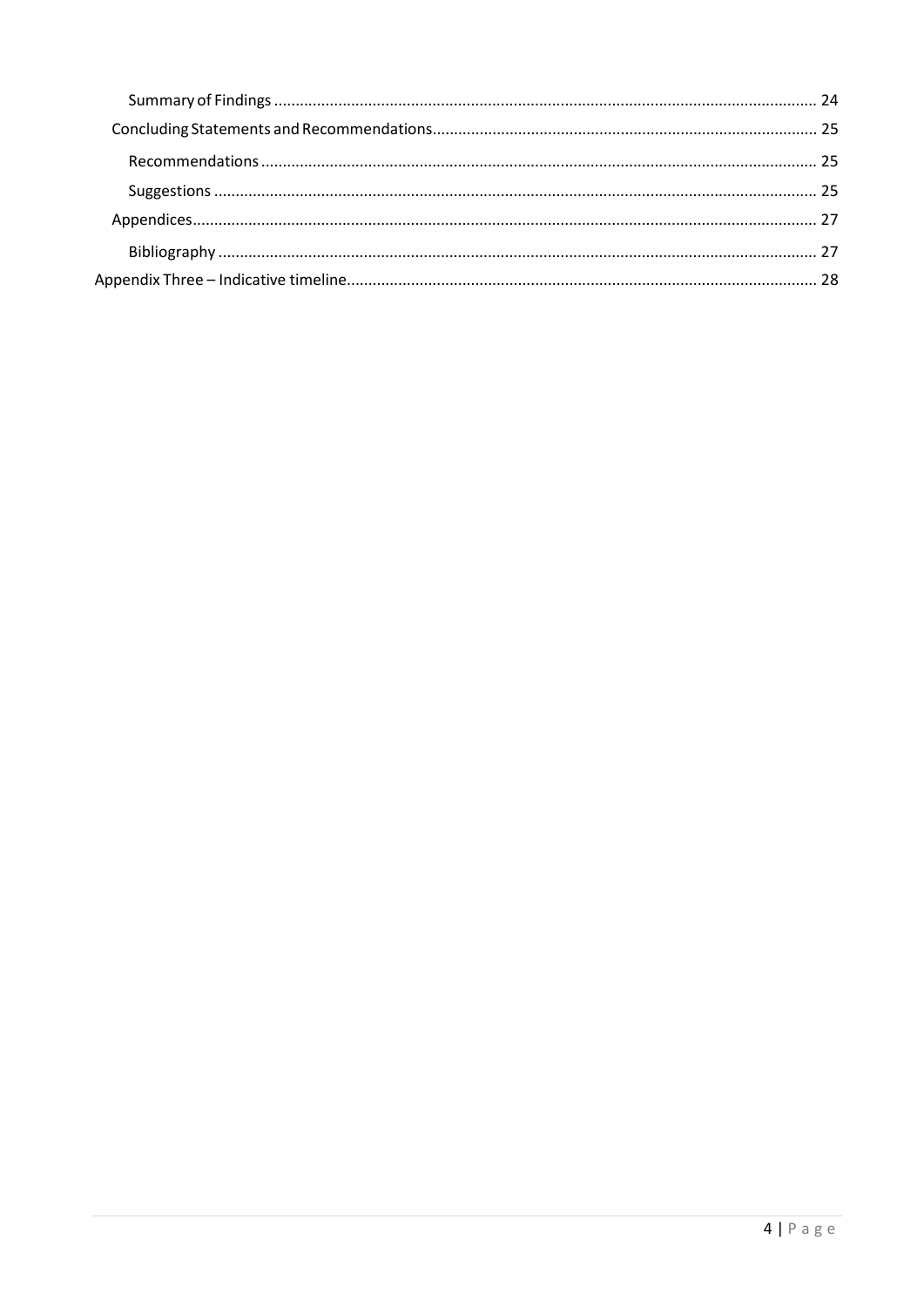# <span id="page-4-0"></span>**DEFINITIONS**

**Chiropractic Board or Board:** The title 'Chiropractic Board' and 'Board' refers to the Chiropractic Board, including the appointed Board members or the Secretariat, as the context requires. The Board is a Responsible Authority under the HPCAA.

**Competence Review Panel (CRP):** A panel appointed by the Board or its delegate to conduct competence reviews ordered by the Board.

**HDC:** Health and Disability Commissioner appointed under the Health and Disability Commissioner Act 1994.

**HPCAA:** Health Practitioners Competence Assurance Act 2003.

**Notification:** Any written information the Board receives from any person about a chiropractor, which does not meet the definition of "complaint" as set out above. This includes concerns about a chiropractor's competence, health, and ethics.

**Notifier:** Any person who makes a written notification to the Board of concerns about a chiropractor's practice, where that concern does not meet the definition of a "complaint."

#### **Privacy Act:** Privacy Act 2020.

**Required standard of competence:** The standard of competence reasonably to be expected of a health practitioner practising within that practitioner's scope of practice (s5 HPCAA)

**Risk of Harm:** Risk of harm may be indicated by:

- a pattern of practice or behaviour over a period that suggests the chiropractor's practice of chiropractic may not meet the required standards; or
- a single incident that demonstrates a significant departure from accepted standards of chiropractic practice; or
- recognised poor practice or performance where local interventions have failed this does not exclude notification of serious concerns where internal review or audit is inaccessible or unavailable to the person with the concern; or criminal offending; or
- professional isolation with declining standards that become apparent.

**Risk of Serious Harm:** Risk of serious harm may be indicated by:

- the potential that an individual patient is seriously harmed by the chiropractor; or
- the chiropractor may pose a continued threat to more than one patient and as such the harm is collectively considered 'serious'; or
- sufficient evidence to suggest that an alleged criminal offending is of such a nature that the chiropractor poses a risk of harm to one or more members of the public.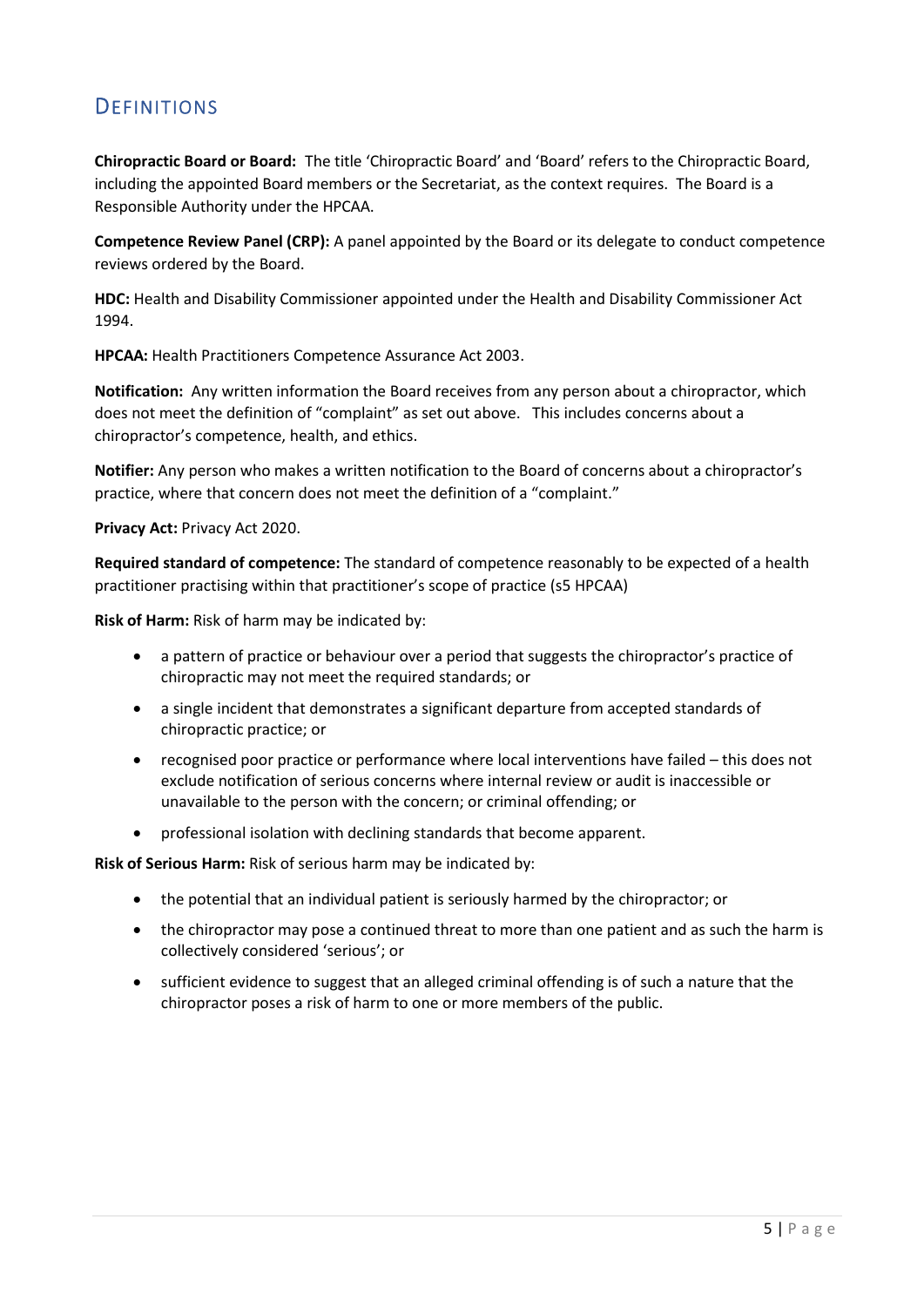# <span id="page-5-0"></span>INTRODUCTION

- 1. The Board exercises statutory functions under the HPCAA to protect the health and safety of members of the public. Those functions include reviewing the competence of chiropractors and, where necessary, remediating any deficiencies identified in the chiropractor's practice.
- 2. This policy sets out the processes the Board has adopted for the conduct of competence reviews that it orders under section 36 of the HPCAA. The purpose of a competence review is to identify 'whether the chiropractor's practice of the profession meets the required standard of competence.'
- 3. It is important to note a competence review is not a disciplinary process. It does not investigate a specific complaint, although complaints may trigger a review and guide its focus. Instead, the objective of a competence review is to assess a practitioner's current competence and, if a deficiency is found, to put in place appropriate mechanisms and safeguards to assist the practitioner to meet the required standard of competence, while ensuring the chiropractor is safe to practise. Throughout this process, the Board is committed to ensuring it is fair to all parties and complies with rules of natural justice.

# <span id="page-5-1"></span>RECEIPT AND CONSIDERATION OF A COMPETENCE CONCERN

- 4. When a notification of a competence concern is received under section 34 of the HPCAA, the Board must make inquiries into the matter. To assist with making these inquiries, the Board expects the person raising the concern to allow themselves to be identified to the chiropractor in question, and for a copy of their notice to be released to the chiropractor for a response. In certain circumstances the Board may withhold the name of the notifier if it could be withheld under the Privacy Act 2020. These circumstances are rare and the threshold for withholding information is high.
- 5. In most cases, the Board's inquiries will take the form of release of the notification to the chiropractor, with an invitation to make comments and provide any information they wish the Board to consider. The Board may ask the chiropractor for other supporting information.
- 6. There are other pathways that may lead to a Board decision requiring a chiropractor to undergo a competence review. These include (but are not limited to):
	- A complaint by a member of the public that indicates to the Board there may be concerns about the chiropractor's competence (see the Board's *Complaints and Notifications Policy* for more information on this process);
	- Concerns raised because of a CPD audit; or
	- Concerns raised by any other person, or agency (e.g. ACC) about a chiropractor's competence.
- 7. Regardless of the way in which the concern is brought to the Board's attention, the Board will give the chiropractor a reasonable opportunity to comment before it considers the notification.
- 8. In making the decision on what, if any, action is required, considerations will include (but are not limited to):
	- Whether the chiropractor's explanation satisfies the Board that the concerns raised do not warrant a competence review;
	- If the information indicates a one-off event, the seriousness of that event or departure, and the likelihood, in the circumstances, of a recurrence;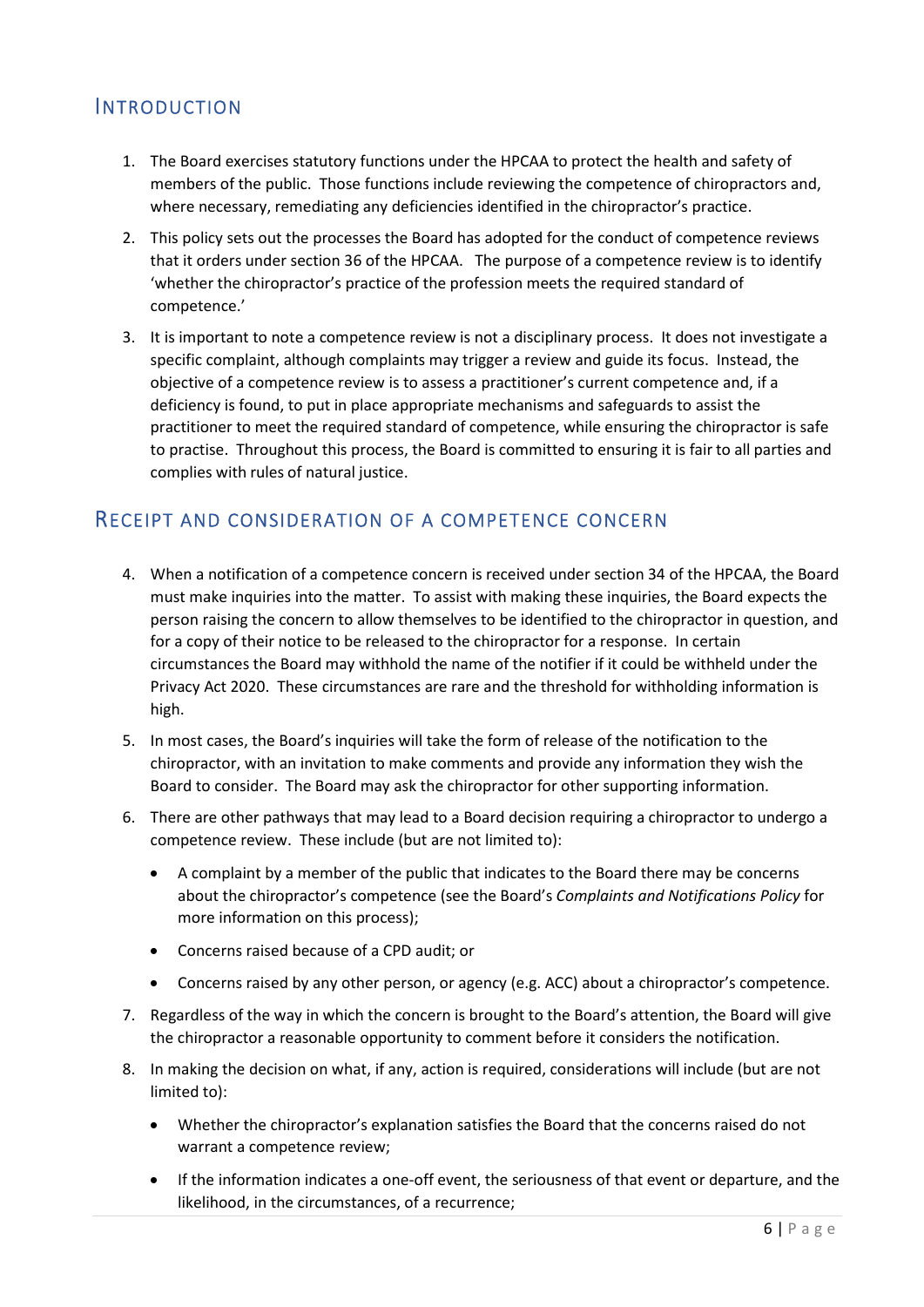- Any insights demonstrated by the chiropractor in their response;
- Whether the chiropractor has made changes to their practice and if so, whether the Board is satisfied that the changes made will mitigate the risk of a recurrence;
- Whether public safety can be achieved with less regulatory force than a competence review (such as a request for the chiropractor to reflect further on the matter, undertake some education, and report back to the Board before a specified date).
- Whether similar concerns about the chiropractor have previously been brought to the Board's attention, and if so, whether the new information, combined with the prior information, indicates a pattern of practice that was not previously evident.
- 9. Options open to the Board when considering a notification of competence concerns include:
	- Taking no further action;
	- Seeking further information and reconsidering the matter;
	- Providing an educational letter to the chiropractor or a request for the chiropractor to take some actions and report back;
	- Ordering a competence review;
	- Determining that the matter is outside of the Board's jurisdiction, and if so, advising the notifier of any appropriate authority they may wish to approach; or
	- If, in the Board's opinion, the information raises questions about the chiropractor's conduct or fitness to practise, referring the matter to a PCC, or for a health assessment, as applicable.

# <span id="page-6-0"></span>THE COMPETENCE REVIEW PROCESS

# <span id="page-6-1"></span>TERMS OF REFERENCE

- 10. Sections 34 to 44 of the HPCAA set out the legal requirements for conducting competence reviews. The form of a review is at the Board's discretion; however, reviews will typically be composed of two chiropractors and a lay person however there may be certain circumstances where that standard is not appropriate. Depending on the circumstances of the case, the Board may decide that the review will be carried out in another way (including by fewer or more CRP).
- 11. The Board will draft terms of reference for the review. The terms of reference will, among other things, specify:
	- the background to the decision for the review;
	- reasons for the review
	- the process to be followed:
	- domains of competence or areas of practice that must be assessed;
	- expected timeframes;
	- possible outcomes of the review process; and
	- the proposed membership of the competence review panel (CRP)
- 12. The terms of reference will include a requirement that the CRP must immediately inform the Registrar if, at any time, it believes that the chiropractor may pose a risk of harm to the public by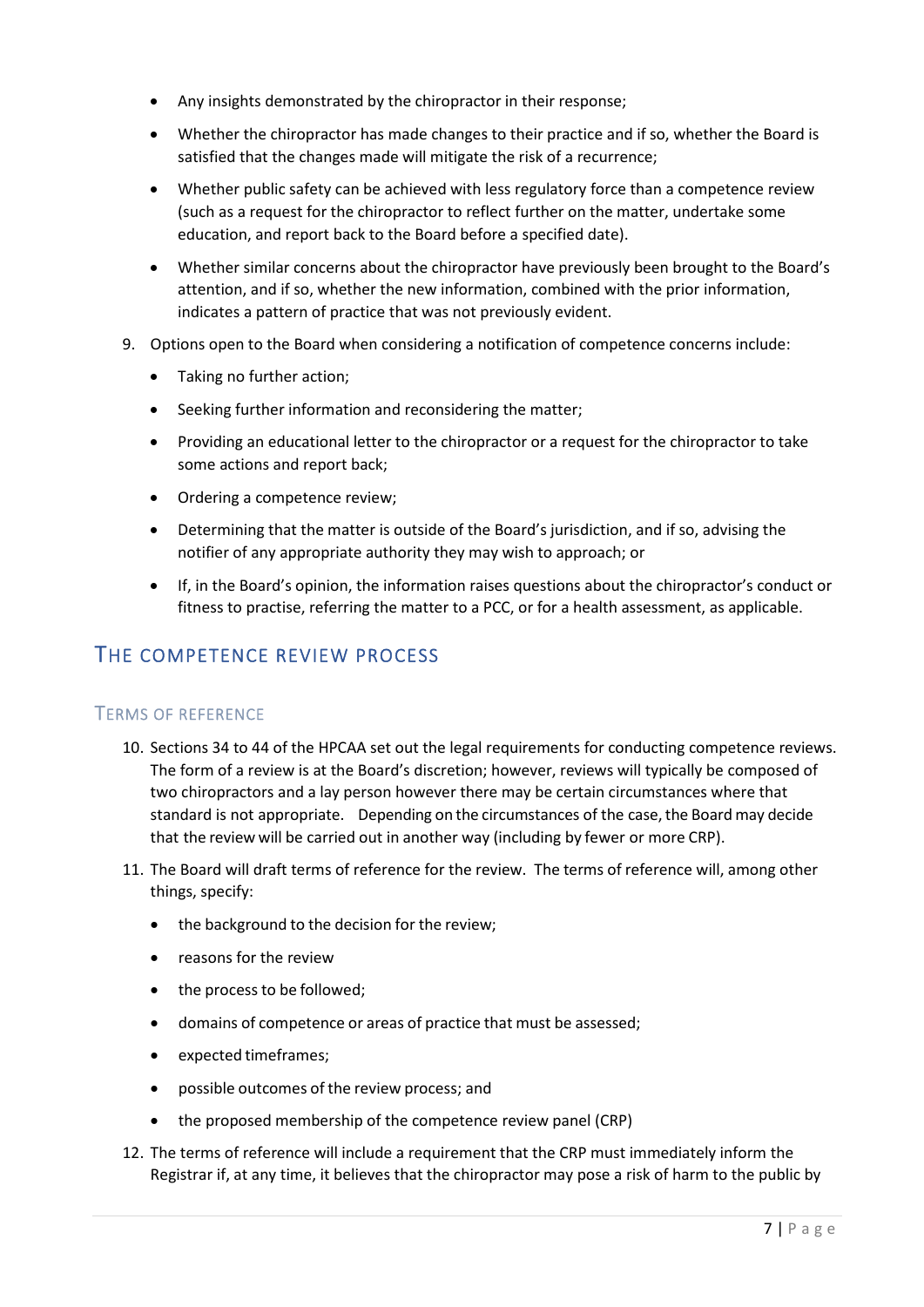practising below the required standards of competence. The CRP must provide reasons for its belief.

- 13. When appointing a CRP, the Board needs to be satisfied that all members are in good standing with the Board; that is, they do not have outstanding conduct, competence, or health-related issues. Potential members will be advised of the identity of the chiropractor to enable them to declare any conflict of interest before appointment $1$ .
- 14. Once the terms of reference are drafted and a proposed CRP recruited, the chiropractor will be given the opportunity to make submissions on the proposed form of the review, and the proposed CRP.
- 15. The Board will consider any submissions made by the chiropractor but will not necessarily make changes. Where the chiropractor raises a concern about the appointment of any CRP member (for example, a conflict of interest) the Registrar will consider those concerns and will decide whether to replace the member(s).
- 16. On appointment, the CRP will need to sign an agreement to maintain the confidentiality of the information acquired during the competence review before they are provided with any further information.

# <span id="page-7-0"></span>CONDUCTING THE REVIEW

- 17. Once the terms of reference have been approved by the Board, the CRP will be provided with the background information and will contact the chiropractor to commence the review.
- 18. The competence review will generally include an on-site visit to the chiropractor's place of work, as it is important to assess the chiropractor's practice within their own practice setting. However, some circumstances may warrant a different approach. Without limitation, the competence review may also include any one or more of the following:
	- **•** interviews with the chiropractor under review;
	- interviews with colleagues and/or other relevant individuals (including colleagues, supervisors, peers, and in certain circumstances, patients);
	- observation in a clinical setting by the two CRP concurrently, unless this is deemed inappropriate;
	- clinical file reviews;
	- case-based oral discussions on clinical files; and/or
	- a review of continuing professional development records.
- 19. The chiropractor must make their clinical records available for review by the CRP<sup>2</sup>. The chiropractor will be given an opportunity to put any information before the CRP, including written statements or relevant documentation. The confidentiality of any clinical records of the chiropractor is protected - that information may not be disclosed except for the purpose of making a

<sup>&</sup>lt;sup>1</sup> As the chiropractic community in New Zealand is small, a situation may arise where a reviewer knows the chiropractor (or, in the case of a notification of competence concerns, the complainant). This does not necessarily mean that there is a conflict of interest, but if the reviewer is, or has been, in a personal or working relationship with either party they must consider declaring a conflict of interest.

<sup>2</sup> Section 42 HPCAA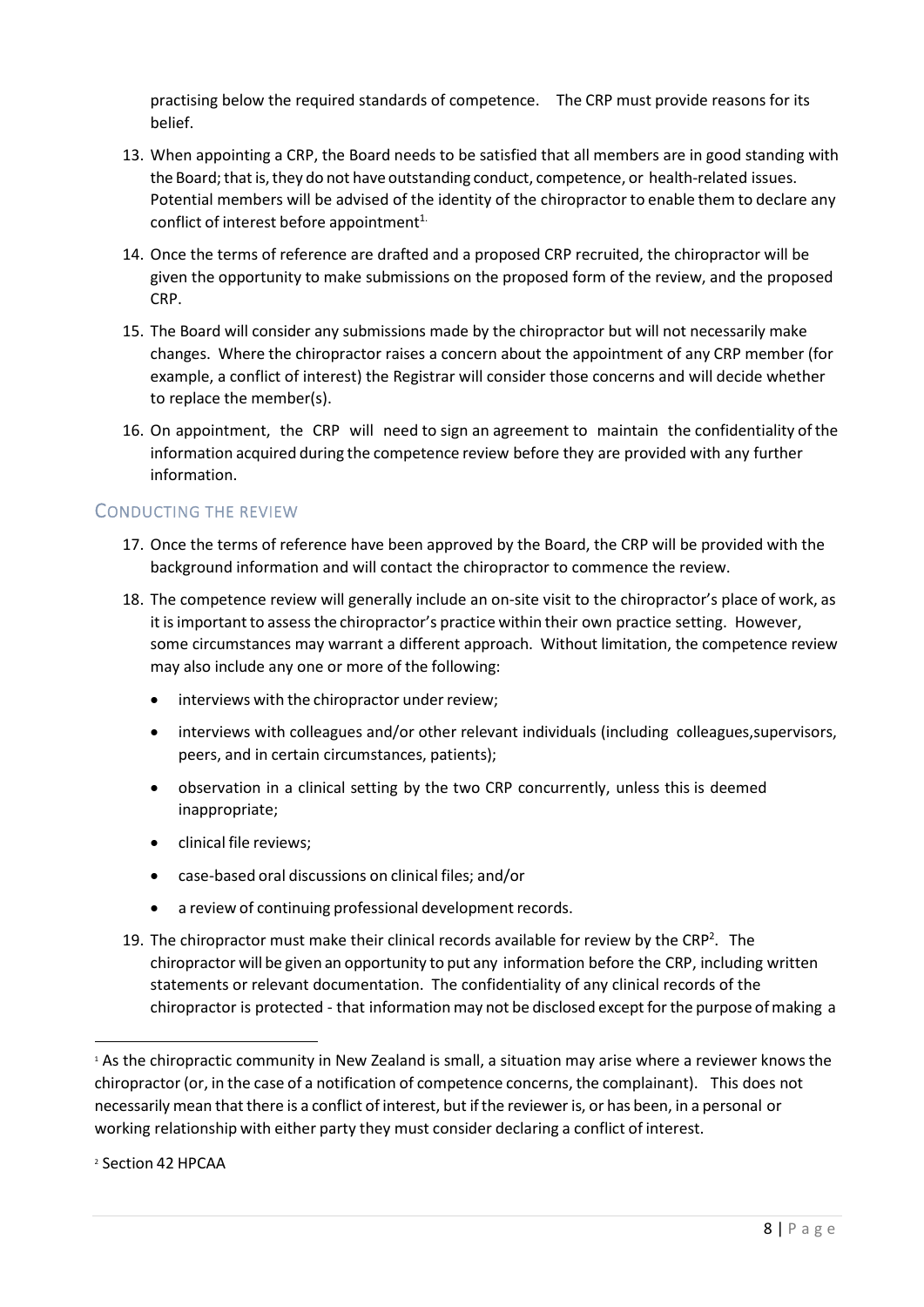report to the Board in relation to the chiropractor, or for the other purposes identified in section 44(1) of the HPCAA.

20. The chiropractor is entitled to have a support person present during the review with any associated patients' consent. The role of the support person is to focus on supporting the chiropractor under review. While the support person may ask questions about the review process, it is not their role to answer questions on behalf of the chiropractor under review or otherwise to participate in the review process. The support person must comply with reasonable rules or requests made by the CRP.

# <span id="page-8-0"></span>REPORTING TO THE BOARD

# <span id="page-8-1"></span>DRAFT REPORT

- 21. The CRP will prepare a draft report of its findings and recommendations. The report will, among other things, set out:
	- the scope of the competence review;
	- the domains of competence or areas of practice that were assessed;
	- the assessment methods used;
	- examples to support the CRP's views; and
	- the CRP's opinion on whether the chiropractor's practice meets the required standard of competence.
- 22. If the CRP's opinion is that the chiropractor does not meet the required standard of competence, the report should also:
	- specify the skill area or areas in which the chiropractor is deficient (with examples); and
	- make recommendations on how the deficiencies may be overcome.
- 23. The report may include any other general recommendations that would be of assistance to the chiropractor in maintaining or improving their competence.
- 24. It is important to note that the CRP's role is to gather information and report on their findings to the Board. The Board is the final decision-maker on whether the chiropractor meets the required standard of competence. Although the CRP are asked to comment on whether the chiropractor meets the required standard of competence, ultimately this is a decision for the Board or the Registrar, acting under the delegated authority from the Board. The CRP must ensure that their report is sufficiently clear and detailed for the Board to make an informed decision.

# <span id="page-8-2"></span>FINALISING THE REPORT

- 25. The draft report will be provided by the CRP to the Registrar, who will review it to:
	- confirm it complies with the terms of reference for the review;
	- ensure accuracy with the Board's standards, statements, and guideline documents;
	- identify whether there are any potentially contradictory statements requiring clarification; and
	- ensure that the report provides sufficient detail and clarity for the Board to make an informed decision on whether the chiropractor meets the required standard of competence.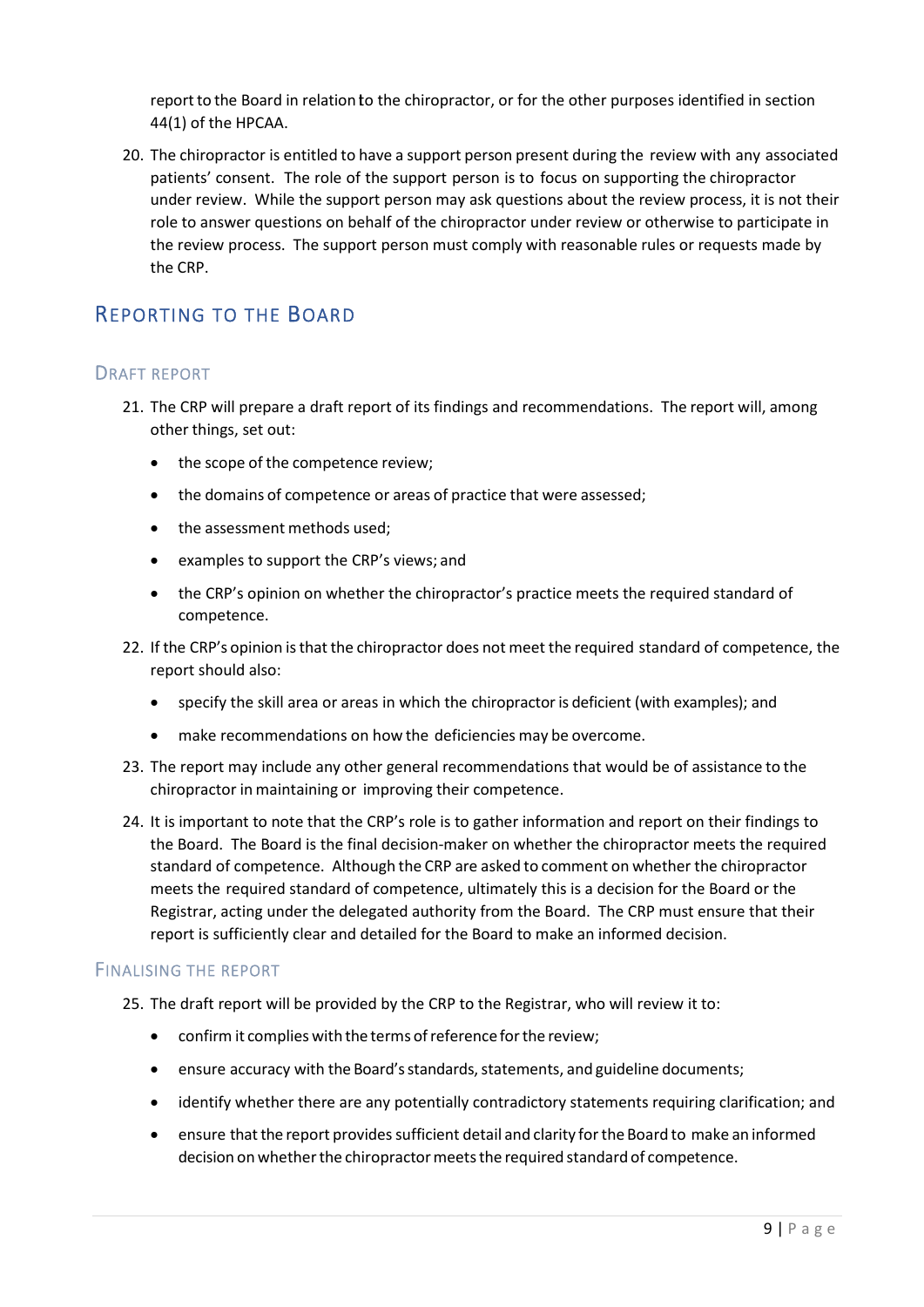- 26. For the avoidance of doubt, the Registrar will not provide an opinion on the findings or ask the CRP to reconsider its opinion – the Registrar's role is to ensure the report is clear, and if not, to ask the CRP to address any aspects of the report that may need further clarity.
- 27. Once the Registrar has completed their review of the draft report, the CRP will then provide it to the chiropractor for their review and comment. The CRP will consider any feedback provided by the chiropractor, and then finalise and submit a final report to the Board for its consideration.
- 28. Before the final report is considered by the Board, the chiropractor will be given a further opportunity to make submissions and be heard on the final report and the question of whether the chiropractor has met the required standard of competence.

# <span id="page-9-0"></span>BOARD DECISION ON REPORT

- 29. When the Board considers the report, it must decide whether the chiropractor meets the required standard of competence. If so, the matter will be closed. The Board may still recommend to the chiropractor that they take up any suggestions or recommendations made by the CRP or the Board.
- 30. If the Board believes the chiropractor does not meet the required standard of competence, it must make one or more of the following orders<sup>3</sup>:
	- the chiropractor undertakes a competence programme;
	- one or more conditions be included in the chiropractor's scope of practice;
	- the chiropractor sits an examination or undertake an assessment specified in theorder; and/or
	- the chiropractor be counselled or assisted by one or more nominated persons.
- 31. Similarly, if the chiropractor fails to respond adequately to the requirement to undertake a competence review and as a result, the Board has been unable to conduct or complete the review, then the Board has, for the purposes of section 38(1), reason to believe that the chiropractor fails to meet the required standard of competence<sup>4</sup>.
- 32. Any order concerning competence is not intended to be punitive in nature; rather, it is intended to be educative and to assist the chiropractor to attain the required standard of competence. However, when making orders the Board must always consider the principal purpose of the HPCAA, which is to protect the health and safety of the public.
- 33. In making orders concerning competence the Board will consider the circumstances of the chiropractor concerned, including actions that may be appropriate to address identified deficiencies in the chiropractor's practice.
- 34. Commonly, the Board will require the chiropractor to complete a competence programme comprising:
	- competence objectives to be met, usually in direct alignment with areas of the chiropractor's practice that the CRP has identified as deficient;
	- suggestions or directions as to how the chiropractor may go about meeting the listed objectives;

<sup>3</sup> Section 38(1) HPCAA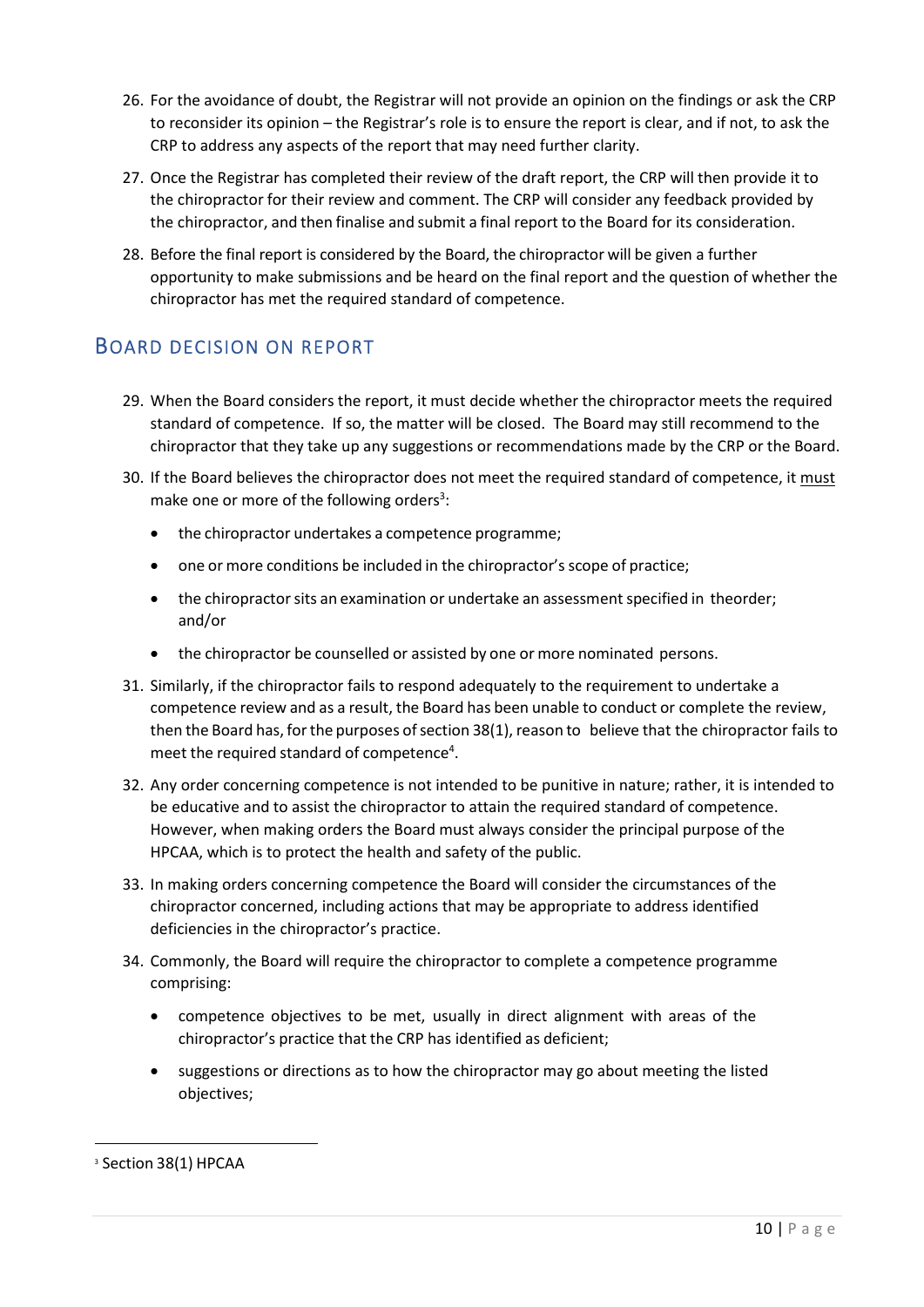- a Board-appointed supervisor;
- the outcome expected for each objective;
- 35. The Board may also require a follow-up competence review, at the chiropractor's cost, to examine whether the identified deficiencies have been resolved and the chiropractor is now practising at the required standard of competence.
- 36. In every case where the Board makes orders concerning competence the Board will consider whether including one or more conditions in the chiropractor's scope of practice is necessary to ensure that there is appropriate monitoring, guidance, or assistance to return the chiropractor to the required standard of competence without posing a risk of harm to the public.
- 37. Indeciding about including conditions in the chiropractor's scope of practice, under section 38(1)(b) HPCAA the Board will have regard to its principal purpose of protecting the health and safety of the public. Factors to be considered will include:
	- that any condition must be one that the Board considers is the least restrictive mechanism necessary to achieve the purpose of improving competence and protecting the health and safety of the public;
	- the fact that conditions in a chiropractor's scope of practice are a matter of public record. This enables health consumers to make an informed choice about their treatment provider, but it may also impair the chiropractor's employment prospects or motivation to improve;
	- the extent to which any other orders under section 38 HPCAA adequately address the areas of competence that require improvement, while also protecting the health and safety of the public.
- 38. The types of conditions that may be included in a chiropractor's scope of practice include (but are not limited to):
	- a condition that the chiropractor practises subject to the supervision of one or more nominated practitioners;
	- a condition that the chiropractor practise subject to the oversight of one or more nominated practitioners;
	- a condition that the chiropractor does not perform stated tasks, or performs those tasks only in stated circumstances;
	- a condition that the chiropractor practise only in a stated capacity, for example, as the employee of a stated person;
	- any other condition that the Board believes on reasonable grounds to be necessary to protect the safety of the public.
- 39. Where any order concerning competence is made, the Registrar must inform the person from whom a notice given under section 34(1) or (2) has been received, that an order has been made

# <span id="page-10-0"></span>PROTECTIVE MEASURES

# <span id="page-10-1"></span>INTERIM ORDERS *PENDING* COMPLETION OF A COMPETENCE REVIEW

40. In every case where a chiropractor is required to undergo a competence review the Board will consider whether interim orders are necessary under section 39 of the HPCAA to protect the health and safety of the public.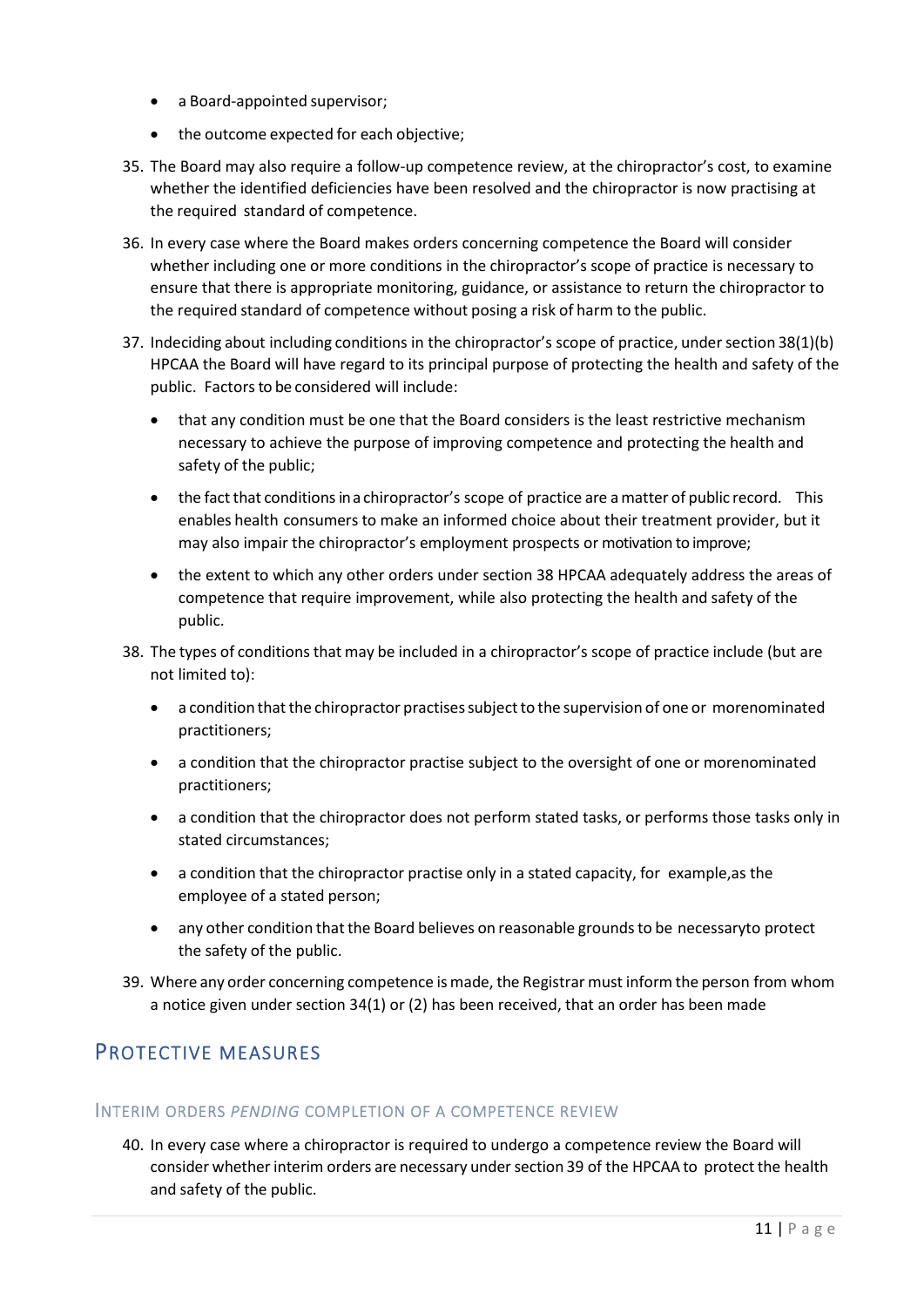- 41. The Board may make interim orders if a chiropractor's competence is to be reviewed under section 36 of the HPCAA and the Board has reason to believe that the chiropractor may pose a risk of serious harm to the public by practising below the required standard of competence.
- 42. Interim orders available to the Board include suspension of the chiropractor's annual practising certificate or altering the chiropractor's scope of practice by including conditions that the Board considers appropriate.
- 43. Before proposing to make an interim order under section 39 of the HPCAA, the Board must be satisfied that:
	- the chiropractor is to be reviewed under section 36 of the HPCAA; and
	- there are reasonable grounds for believing that the chiropractor poses a risk of serious harm to the public by practising below the required standard of competence.
- 44. Having reasonable grounds for believing that there is a risk of serious harm requires the Board to have regard to the information before it, and to base its decisions on relevant information and not speculation. In the context of interim orders, it is not necessary to await the outcome of the competence review to have reasonable grounds for a belief. The question is whether the Board has adequate information to support its belief that the practitioner poses a risk of serious harm to the public by practising below the required standard of competence.
- 45. Before making any interim order, the Board must inform the chiropractor concerned why it is considering making the interim order and give the chiropractor a reasonable opportunity to make written submissions and be heard on the question, either personally or by a representative.
- 46. In deciding about an interim order, the Board will have particular regard to its principal purpose of protecting the health and safety of the public. However, it will also consider, without limitation:
	- a. any information that it holds at that time about the chiropractor's competence or concerns about the chiropractor's competence, including any submissions by the chiropractor on the matter;
	- b. any information relevant to whether the chiropractor poses a risk of serious harm to the public (as per the Board's definition of risk of serious harm);
	- c. any information about whether the possible risk of serious harm is, or can be, managed in any other way, including:
		- i. whether the chiropractor is currently working, or intending to work;
		- ii. the chiropractor's practice environment, including whether the chiropractor is in sole practice, group practice, an employee, or a locum, and what (if any) supervision or support is available in the practice environment (such as the availability or assistance of a trusted professional peer); and
		- iii. the chiropractor's obligations and responsibilities in the practice environment (for example, case load, supervision of others, practice management)
	- d. the consequences to the chiropractor if any proposed interim order is made.
- 47. When considering what (if any) interim orders are appropriate in the circumstances, the Board will ensure that it uses the leastrestrictive approach to protect the health and safety of the public. For example, the Board will only propose to make an order to suspend the chiropractor's practising certificate if it is satisfied on all the information before it that the chiropractor poses a risk of serious harm that cannot be managed appropriately by restricting his or her practice or putting other safeguards in place.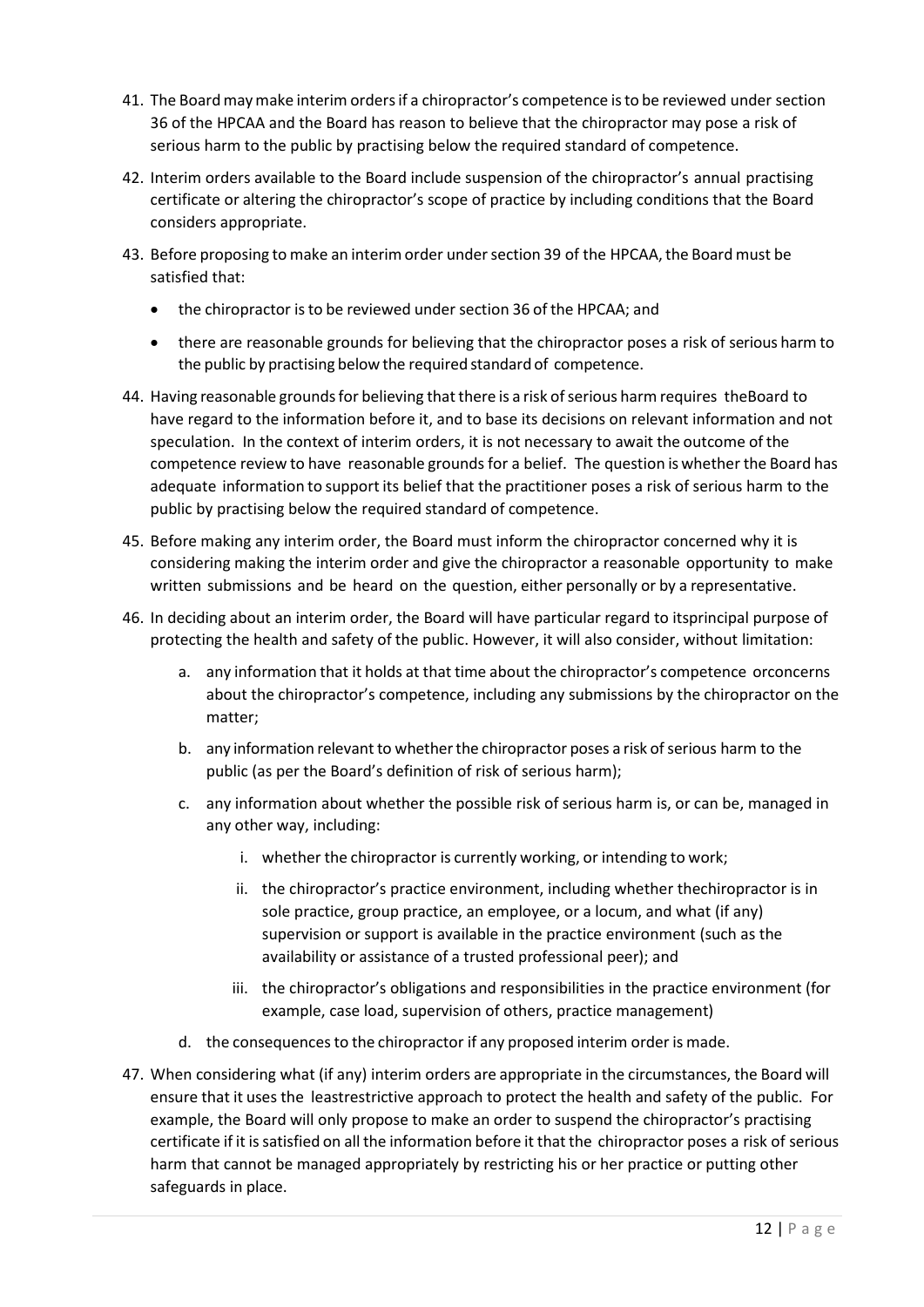48. The Board may reconsider making interim orders if it receives further information that raises concerns about the safety of the chiropractor's practice at any time after a competence review is ordered, or during the competence review. The Board will, therefore, require the CRP to keep the Board informed of any concerns about the safety of a chiropractor's practice identified before or during a competence review.

# <span id="page-12-0"></span>INTERIM ORDERS *FOLLOWING* A COMPETENCE REVIEW

- 49. If after conducting a competence review the Board has reasonto believe that the chiropractor may pose of risk of **serious** harm by practising below the required standard of competence, it may propose interim orders<sup>5</sup>. The interim orders available to the Board include suspension of a chiropractor's practising certificate or altering the chiropractor's scope of practice by including conditions.
- 50. Before making an interim order, the Board must be satisfied that:
	- the chiropractor has been reviewed under section 36 of the HPCAA; and
	- there are reasonable grounds for believing that the chiropractor poses a risk of serious harm to the public by practising below the required standard of competence; and
	- the chiropractor has been informed why the Board is considering making the interim order; and
	- the chiropractor has been given an opportunity to make written submissions and be heard on the matter, either personally or by a representative.
- 51. The Board must be satisfied that any conditions included in the chiropractor's scope of practice would be the least restrictive action to protect the health and safety of the public. The Board will have regard to the guidance on interim orders set out at section [5 a](#page-13-0)bove.
- 52. **NOTE**: An interim order made following a competence review ceases to have effect on the later of:
	- a. the completion of the review; or
	- b. the attainment of a pass in the relevant examination or assessment ordered under section 38(1)(c) of the HPCAA.

# <span id="page-12-1"></span>RISK OF HARM NOTIFICATIONS

- 53. Where the Board has reason to believe that the practice of the chiropractor may pose a risk of harm to the public, it must promptly give notice to certain persons or agencies of the circumstances of that belief.
- 54. A notification could, therefore, be made at any time before, during or after the competence review, if the Board has reason to believe the chiropractor may pose arisk of harm to the public. The persons to whom such a notice would be given are:
	- a. the Accident Compensation Corporation;
	- b. the Director-General of Health;
	- c. the Health and Disability Commissioner;
	- d. any person who, to the knowledge of the Board, is the employer of the chiropractor.

<sup>5</sup> Section 39 HPCAA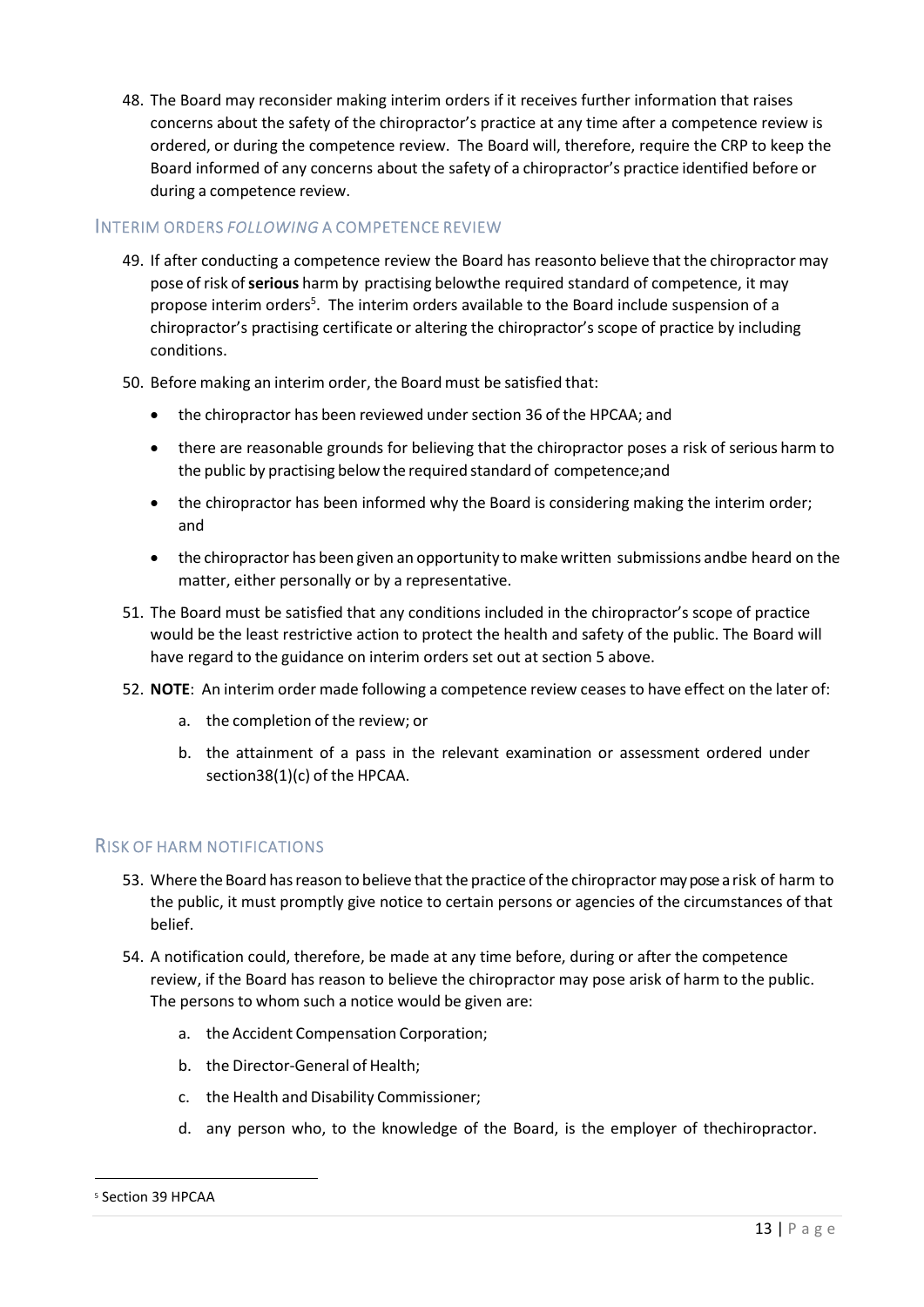- 55. The Board may also give notice to any person who works in partnership or association with the chiropractor where it believes the practice of the chiropractormay pose a risk of harm to the public.
- 56. It is important to note that the threshold for making a notification under section 35 of the HPCAA is lower than the threshold for making an interim order under section 39 of the HPCAA ("risk of harm to the public" vs "risk of serious harm to the public").

# <span id="page-13-0"></span>COSTS

- 57. The cost of a competence review lies with the Board unless it is conducted as part of a competence programme.
- 58. All costs associated with a competence programme are to be met by the chiropractor. The Board will have regard to costs when setting the programme.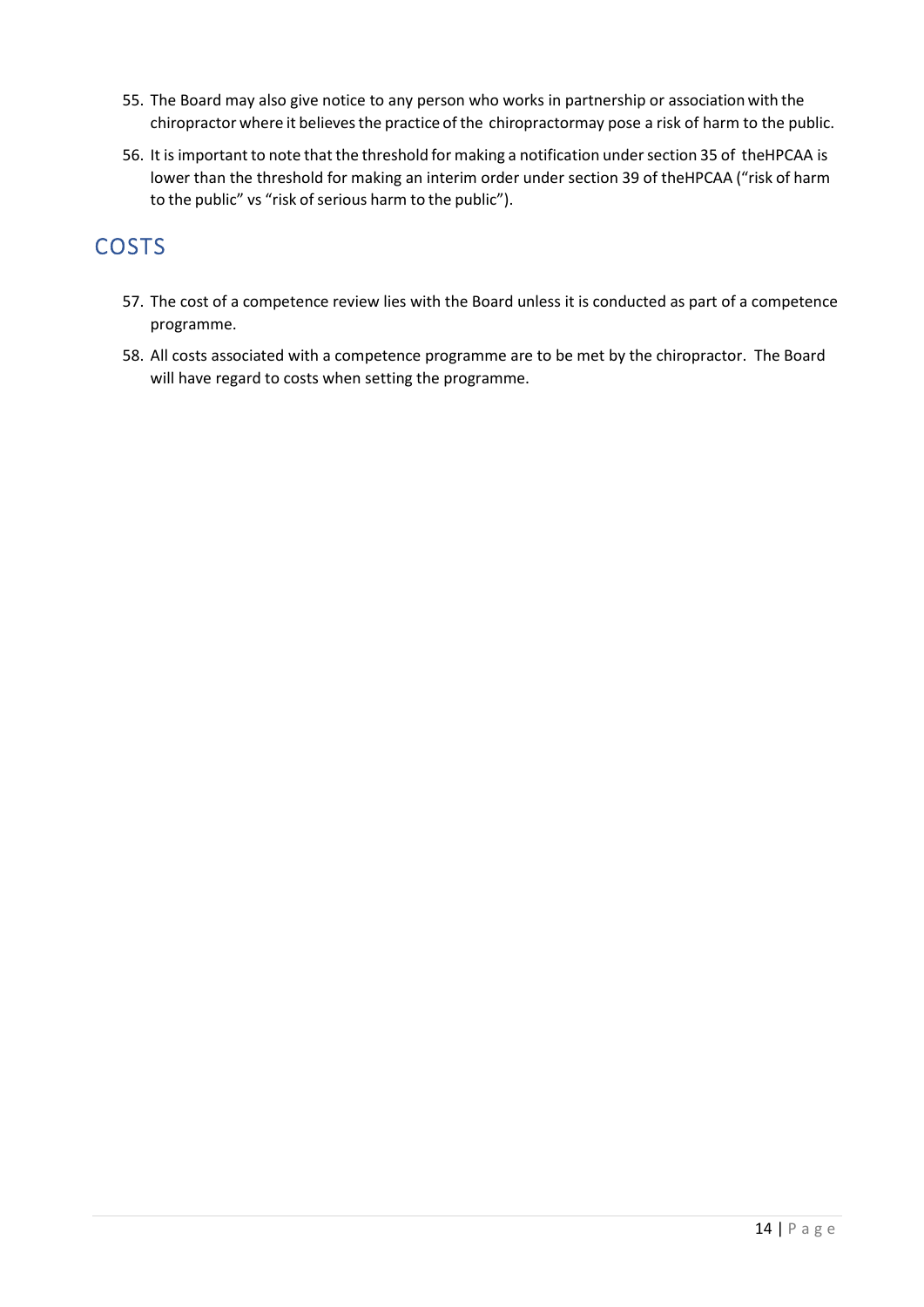# <span id="page-14-0"></span>APPENDIX ONE (TERMS OF REFERENCE)

# <span id="page-14-1"></span>TERMS OF REFERENCE FOR COMPETENCE REVIEW

## **[Practitioner's name] ([Registration Number]) Registered: [date of Registration]**

#### **Draft: [date of draft]**

**Finalised: [date TOR is finalised]** 

# <span id="page-14-2"></span>**INTRODUCTION**

1. This competence review is being undertaken in accordance with sections 36 and 37 of the Health Practitioners Competence Assurance Act 2003 (HPCAA), for the purpose of determining whether [**practitioner's name**]'s practice of Chiropractic meets the required standard of competence.

## <span id="page-14-3"></span>**BACKGROUND**

2. [enter details of the background to the matter, and why the competence review is taking place]

## <span id="page-14-4"></span>**DECISION**

3. [enter details of the reasoning for the decision to order a competence review]

## <span id="page-14-5"></span>PURPOSE AND SCOPE OF THE COMPETENCE REVIEW

- 4. The purpose of the competence review is to determine whether [practitioner's salutation and surname]'s practice of Chiropractic meets the required standard of competence which, means the standard of competence reasonably to be expected of a practising chiropractor.
- 5. The competence review will assess [practitioner's salutation and surname]'s competence to practise having regard to any relevant standards or other guidance set or recognised by the Board, and to any other information that, in the CRP' opinion, is relevant. Without limiting the generality of the review, the CRP is to have regard to the adequacy of:
	- a. [any issues of concern that have been highlighted].
- 6. It is not the role of the CRP to attempt to resolve any of the specific complaints or concerns referred to in the competence notification or patient complaint. Any information of this nature is made available to the CRP to give relevant background information and to put the competence review into context.
- 7. When conducting the competence review, the CRP must act consistently with the principles of natural justice. This means that the CRP must be impartial and fair throughout the competence review process. To comply with the rules of natural justice the CRP should (among other things):
	- a. collect relevant information and disregard irrelevant information;
	- b. conduct an objective appraisal of the facts; and
	- c. act without undue delay, while giving [practitioner's salutation and surname] reasonable time to provide a response and any further information that the CRP may request.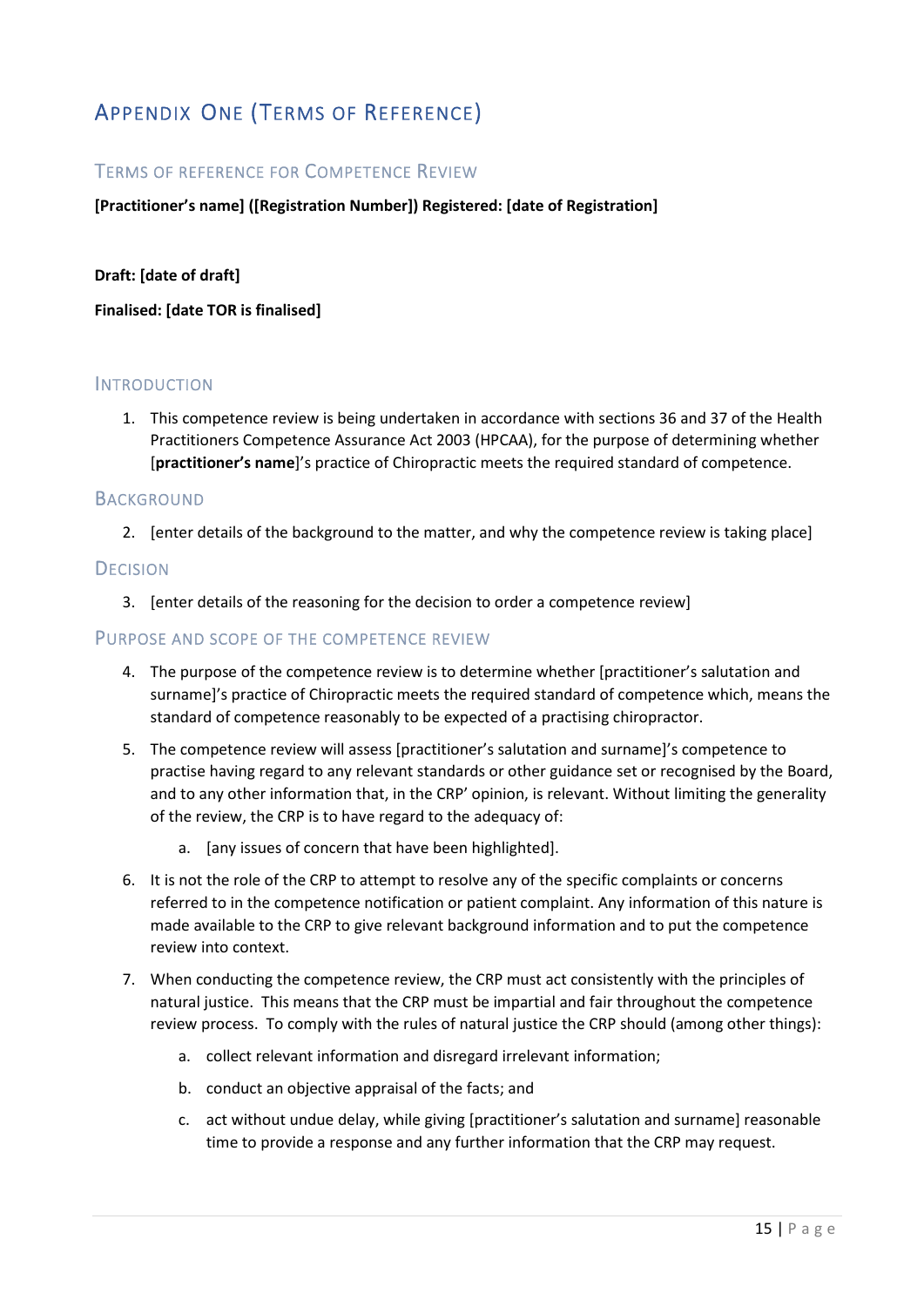# <span id="page-15-0"></span>COMPETENCE REVIEW PANEL (CRP)

- 8. The Board has appointed [**convenor**] and [**second reviewer**] who are both registered chiropractors, and [**layperson**] to conduct the competence review.
- 9. [convenor's name] will act as Convener. The Convener is primarily responsible for ensuring that the CRP undertake their responsibilities under the HPCAA in a fair and efficient manner, and that their work is completed as soon as reasonably practicable.

# <span id="page-15-1"></span>PROCESS AND FORMAT OF THE REVIEW

- 10. The CRP will assess [practitioner's salutation and surname]'s competence in accordance with these terms of reference and any legislative requirements or lawful directions of the Registrar on behalf of the Board.
- 11. The competence review must include the following actions:
- a. [practitioner's salutation and surname] will provide to the CRP a detailed curriculum vitae (CV) including their employment history, clearly stating their duties, responsibilities, areas of practice, and any other matters specified by the CRP. [practitioner's salutation and surname] should provide the CV to the CRP no later than 5 working days after the CRP requests it.
- b. [practitioner's salutation and surname] will provide to the CRP a professional development report no later than 5 days after the CRP request it, summarising the professional development activities undertaken by [practitioner's salutation and surname] for the last three years. This report will include appropriate supporting evidence and documentation and a reflective statement indicating the purpose of the professional development activities and perceived benefits, along with planned activities for the current year.
- c. The CRP will visit [practitioner's salutation and surname]'s practice (and any former practice, if appropriate), and will together:
	- I. Undertake a random audit of a minimum of 10 of [practitioner's salutation and surname]'s clinical records. Any additional audits will be at the discretion of the CRP. When selecting records, the CRP will randomly select a date within the last three months, take the first patient from that date, the second patient from the next day, and so on until the required number of files have been selected. It should include the initial assessment and follow-up records of at least three patients.
	- II. Observe and assess [practitioner's salutation and surname]'s clinical practice. This shall include the review and assessment of a minimum of three patient consultations, including one initial (new) patient presentation and a follow-up patient presentation. Unless it is clearly impractical, there must be three different patient presentations observed by the CRP. If the requirements are not met, the Board may consider the review incomplete.
	- III. To enable the CRP to carry out these assessments, at least one week prior to the practice visit by the CRP, [practitioner's salutation and surname] must notify the CRP of at least four patients who are willing to participate in a clinical peer review during the practice visit.
	- IV. Interview [practitioner's salutation and surname] in relation to any one or more of the clinical files audited, and/or following the assessment of the practitioner's practice. The interview may cover a range of topics/issues identified in the audit of [practitioner's salutation and surname]'s files or the assessment of his practice and is intended to followup on what was observed and to ensure [practitioner's salutation and surname] has adequate clinical documentation systems and processes*.*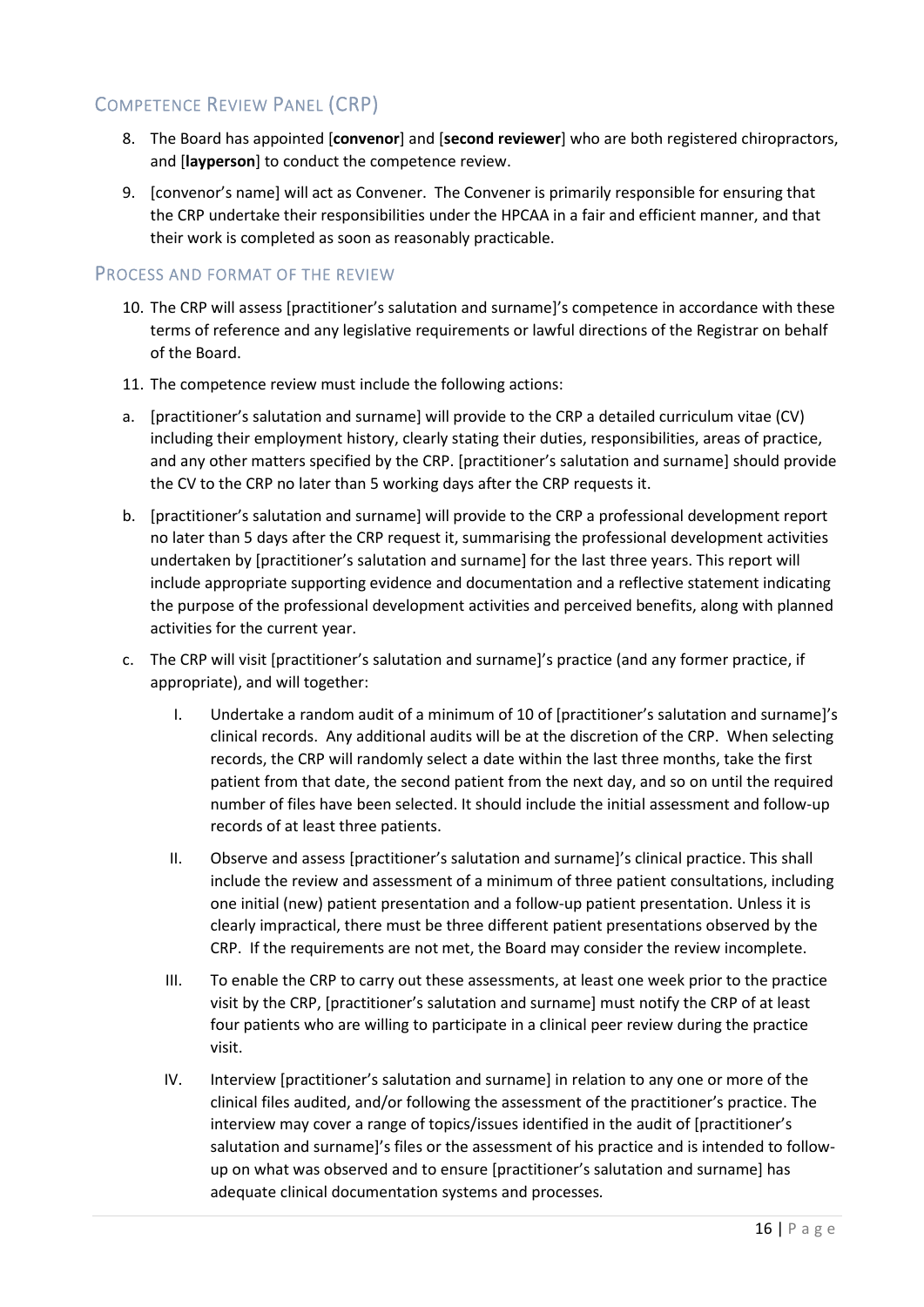12. Subject to the above, the CRP may regulate its own procedure in the manner it thinks fit. For example, the CRP may interview any colleagues of [practitioner's salutation and surname] or other persons as appropriate and may use any tools or methods that the CRP consider are appropriate or necessary to review and assess [practitioner's salutation and surname]'s competence to practise as a chiropractor.

*Note: The Board does not advocate the use of any peer review or notes audit templates but acknowledges that CRP might find the guidance provided by such documents helpful in some situations. However, standard templates may not always be useful or applicable given the diversity of chiropractors' work environments and specific aspects of practice under review.*

- 13. [practitioner's salutation and surname] will be given the opportunity to put any information before the CRP that he/she wishes it to consider.
- 14. [practitioner's salutation and surname] must make their clinical records available for examination by the CRP for the purpose of the review. The confidentiality of any information obtained by the CRP through that examination is protected under section 44 HPCAA. In general, the CRP may not use or disclose any information obtained during the review other than for the purpose of making a report to the Board in relation to the chiropractor concerned.
- 15. If at any time the CRP believe that [practitioner's salutation and surname] may pose a risk of harm to the public by practising below the required standard of competence, the CRP must immediately inform the Board of that belief and the reasons for it.

# <span id="page-16-0"></span>REPORTING TO THE REGISTRAR:

- 16. The CRP will prepare a draft written report using the template report form provided by the Board.
- 17. The Board expects that the CRP will provide this report in draft to the Registrar within 20 working days of conducting the review (unless there are good reasons for any delay). The report will include, without limitation:
	- a. A summary of the process undertaken; and
	- b. The CRP' opinion as to whether [practitioner's salutation and surname]'s practice of Chiropractic meets the required standard of competence as expected of a chiropractor practising in the general scope of practice, as set out within the Chiropractic Standards framework. The CRP will provide reasons for that opinion, with examples to support those reasons.
- 18. For the purposes of paragraph [insert number of the previous paragraph] (b) above, when reaching an opinion as to whether [practitioner's salutation and surname] meets the required standard of competence the CRP shall have regard to the following factors:
	- a. whether any issues identified by the CRP are serious in nature;
	- b. the extent to which those issues have the potential to impact on patients; and
	- c. whether it is necessary for the Board to be involved in the remediation of [practitioner's salutation and surname]'s practice.
- 19. For example, if any issues identified in [practitioner's salutation and surname]'s practice are not serious, do not have the potential to impact on patients, and the CRP do not consider it necessary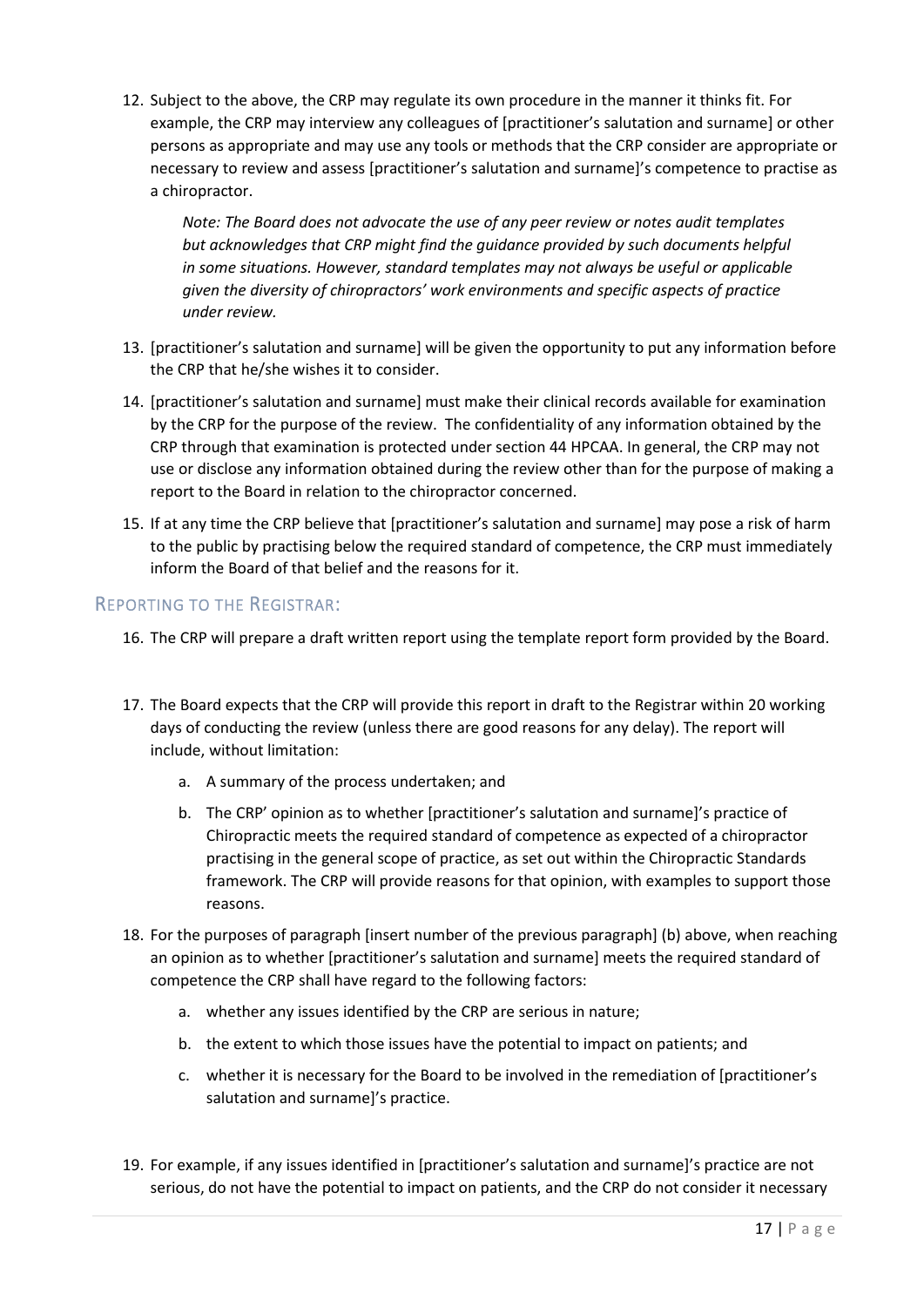for the Board to be involved in the remediation of [practitioner's salutation and surname]'s practice, then it would be open to the CRP to conclude that, in the CRP' opinion, [practitioner's salutation and surname] meets the required standard of competence.

- 20. Conversely, if the issues identified in [practitioner's salutation and surname]'s practice are serious in nature, have the potential to impact on patients, and the CRP consider it is necessary for the Board to intervene, then the CRP may consider that [practitioner's salutation and surname] does not meet the required standard of competence.
- 21. If the CRP' opinion is that [practitioner's salutation and surname] does not meet the required standard of competence, the CRP must specify:
	- a. The areas in which [practitioner's salutation and surname]'s practice is deficient;
	- b. Recommendations for addressing the deficiencies. These recommendations may include any remedial action that the CRP consider appropriate, and any ongoing assessments that may be required;
	- c. Any other general recommendations that may be of assistance to [practitioner's salutation and surname] in maintaining or improving his/her competence, including for example whether there is a need for [practitioner's salutation and surname] to receive ongoing business support or professional supervision, or any other support or supervision.
- 22. Upon receipt of the draft report from the CRP, the Registrar will review the report to confirm that it:
	- a. complies with the terms of reference for the review;
	- b. is consistent with Board standards, statements, and guideline documents, and
	- c. provides sufficient detail and clarity for the Board to be able to make an informed decision on whether [practitioner's salutation and surname] meets the required standard of competence.
- 23. The Registrar may ask the CRP to clarify any aspects of the report where, in the Registrar's opinion, information is not sufficiently clear. Once this has occurred, the CRP will provide [practitioner's salutation and surname] a copy of the draft report, and he/she will be given a reasonable opportunity (not less than 10 working days) to comment on any factual inaccuracies or to set out any further comments he/she wishes to make about the content of the report. The CRP will consider any comments received on the draft report and then finalise the report and send it to the Registrar.
- 24. Once the report has been finalised, the final report will be provided to the Board for a decision on whether [practitioner's salutation and surname] meets the required standard of competence. Before the report is submitted to the Board, [practitioner's salutation and surname] will be given a further opportunity to comment on the final report and be heard on the matter, either personally or through a representative.
- 25. The role of the competence CRP is to advise the Registrar on their findings. The final decision as to whether [practitioner's salutation and surname] meets the required standard of competence is one for the Board to make.

# <span id="page-17-0"></span>COSTS AND OTHER MATTERS

26. The costs incurred by the CRP in conducting the competence review lie with the Board.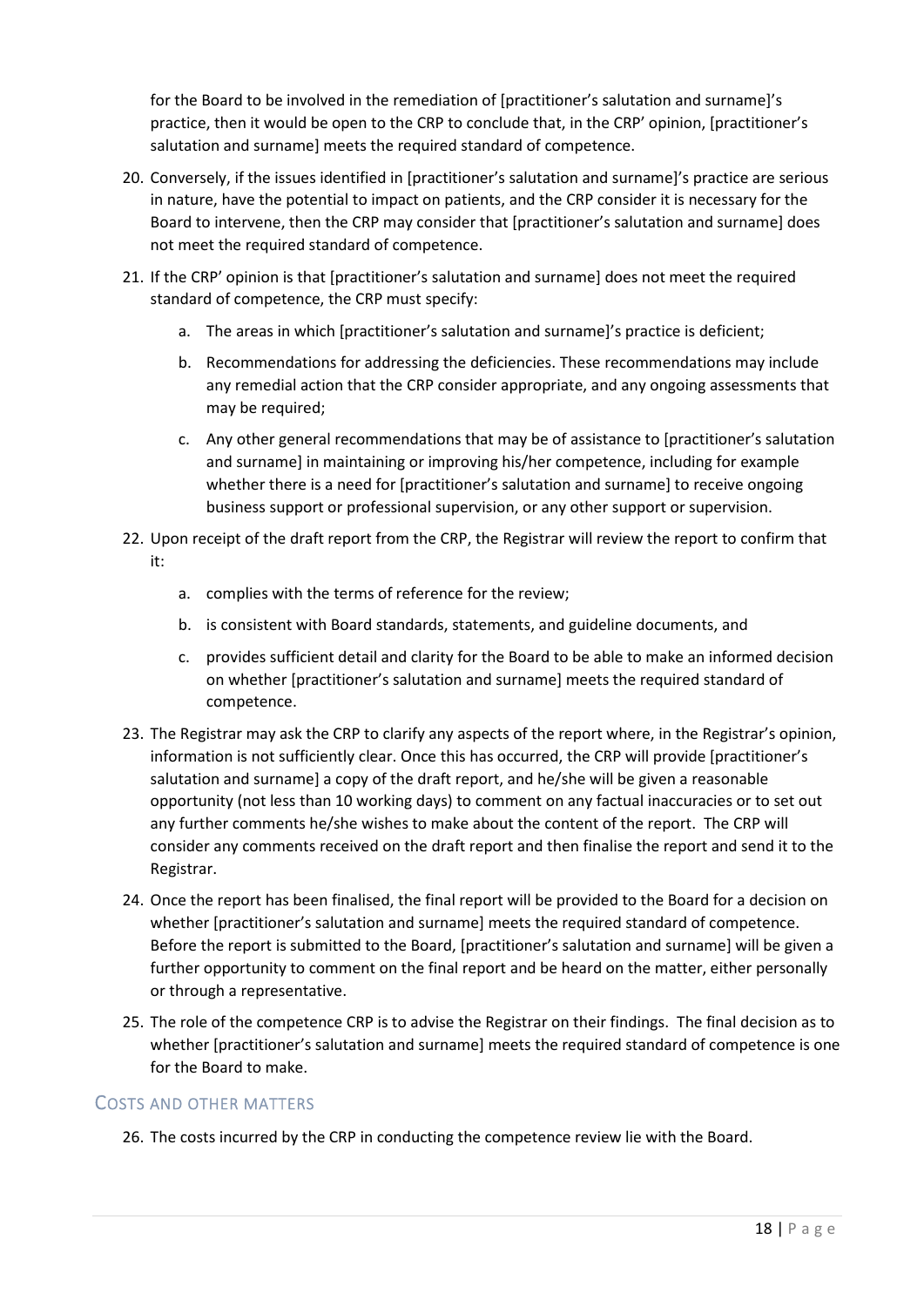# <span id="page-18-0"></span>APPENDIX TWO: COMPETENCE REVIEW REPORT

**[insert name of practitioner and their registration number] Registered chiropractor**

CRP:

Date: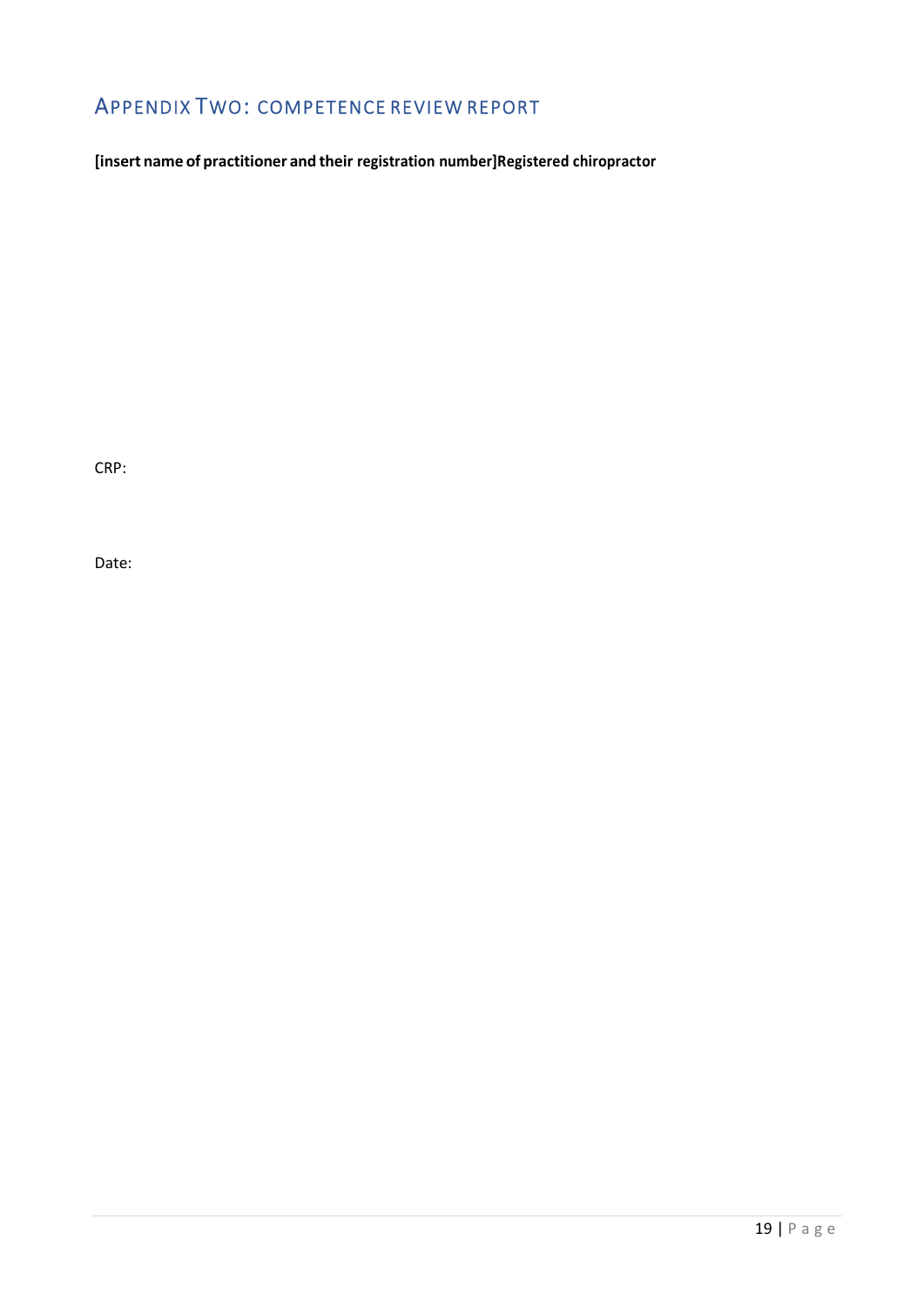#### Instructions to Competence CRP

- *1.* Please complete the report as fully as possible, but in any event no later than 20 working days after completing the review. If you are unable to meet this timeframe, please contact the Registrar as soon as you are aware that a delay is likely.
- *2.* You may need to modify the template to reflect the individual circumstances of the competence review.
- *3.* Please note that the purpose of a competence review is educative and supportive. There should be no suggestion that disciplinary or conduct proceedings may arise as a result of the review.
- *4.* Examples, prompts and guiding information are written in italics. In some cases, you will be able to use the information provided in these sections by removing the italics and retaining the text.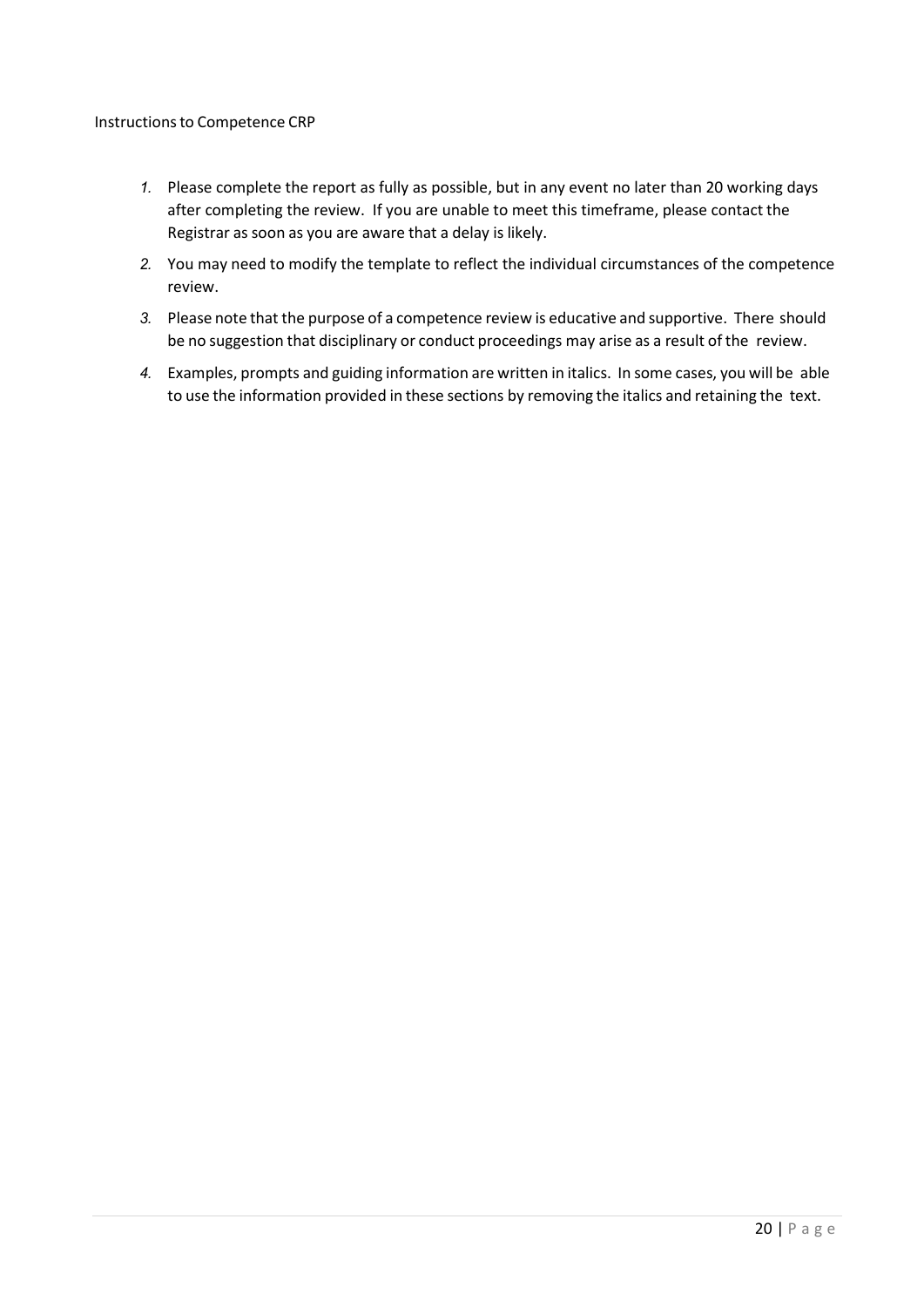# <span id="page-20-0"></span>BACKGROUND INFORMATION

#### **Practice Parameters for [insert name of chiropractor]**

| <b>Practising Status</b> | Full Time employment? Part-time (Number of hours) |
|--------------------------|---------------------------------------------------|
| Places of Work           |                                                   |
| Years in Practice        | $[X]$ years (Registered <i>[insert date]</i> )    |

# <span id="page-20-1"></span>Documents Received and Considered by the CRP:

| Name of document | Date | Details and Comments |
|------------------|------|----------------------|
|                  |      |                      |
|                  |      |                      |
|                  |      |                      |
|                  |      |                      |
|                  |      |                      |
|                  |      |                      |
|                  |      |                      |
|                  |      |                      |
|                  |      |                      |

Supporting Documents Used by CRP:

# <span id="page-20-2"></span>The CRP Consulted:

Insert details of literature/persons consulted, e.g.:

- Ethical standards
- Dr XYZ, TITLE, ORGANISATION on DATE regarding…

# <span id="page-20-3"></span>Terms of Reference:

The CRP undertook the review of [*name of practitioner's*] competence to practise Chiropractic in accordance with terms of reference dated *[insert date]***.** The [*insert name of practitioner*] was given an opportunity to comment on the terms of reference before they were finalised.

N.B. Please refer to the Terms of Reference when writing your conclusion and when analysing t h e practitioner's compliance.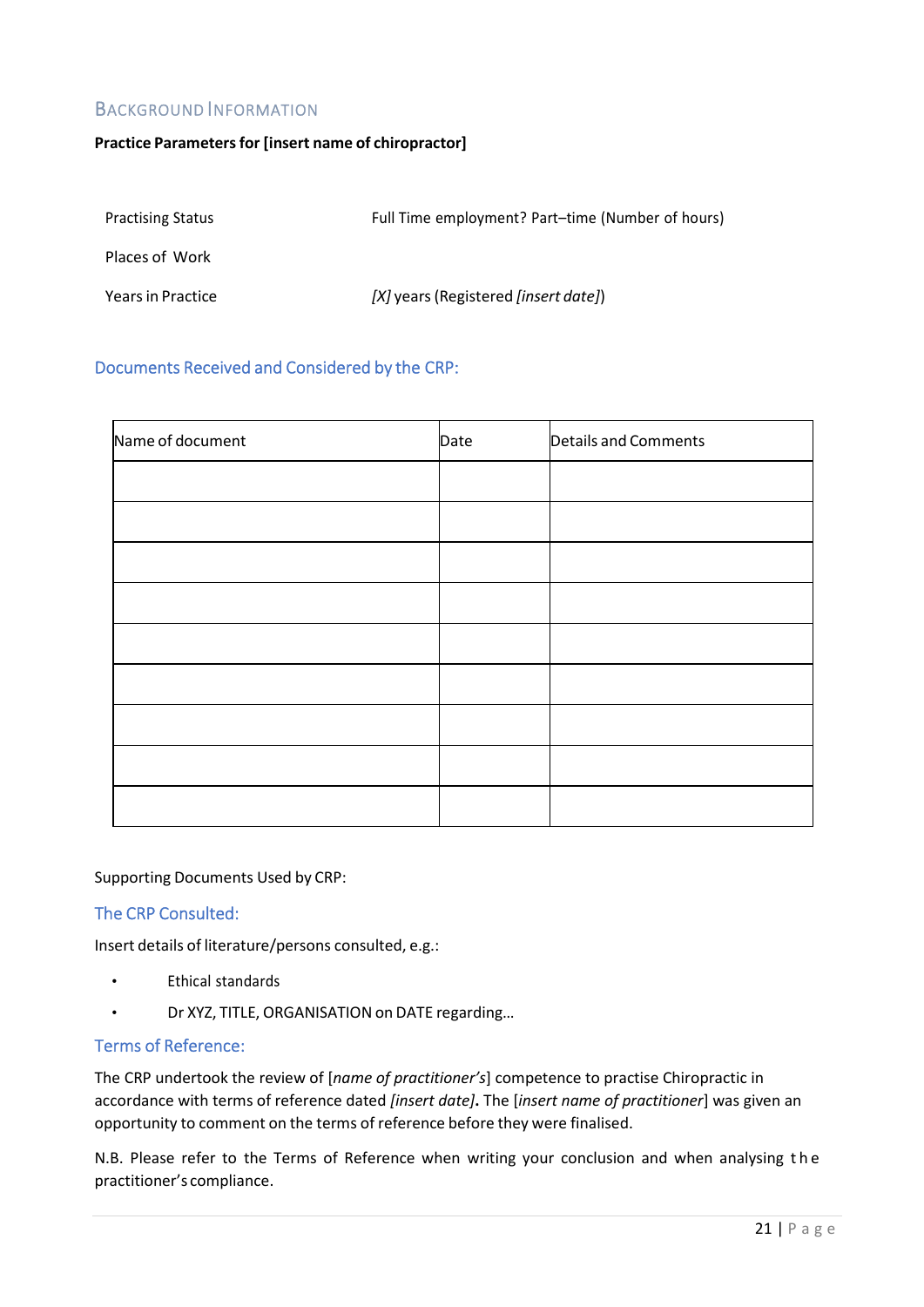# <span id="page-21-0"></span>FRAMEWORK FOR COMPETENCE REVIEW

The competence review was held at *[insert place]* on *[insert date]*.

The CRP should comment on how the review was undertaken. This is an example of how the day may have be planned:

The format for the day was as follows -

| Time | Subject                                                                     |
|------|-----------------------------------------------------------------------------|
|      | Arrival and introduction                                                    |
|      | 15-minute discussion on orientation to the clinic and programme for the day |
|      | Clinical Observation                                                        |
|      | Discussions with chiropractor                                               |
|      | Lunch break                                                                 |
|      | Audit of clinical files                                                     |
|      | Further review of Clinical Observation                                      |
|      | Further discussions with chiropractor                                       |
|      | Review concludes                                                            |

We believe we have given [*name of practitioner*] a reasonable opportunity to provide information to the CRP.

# <span id="page-21-1"></span>Findings

The findings of the review should be detailed here. If the chiropractor does not meet any of the Competence Standards, then the Board will consider these findings when making its decision as to what action (if any) should be taken.

N.B. The following are examples of items that will be relevant to the review report. Other items not listed may be relevant to your report for the particular review you have undertaken.

# <span id="page-21-2"></span>Audit of Notes

# Overview

Together, we assessed [*insert name of practitioner's*] documentation against the Board's Chiropractic practice thresholds.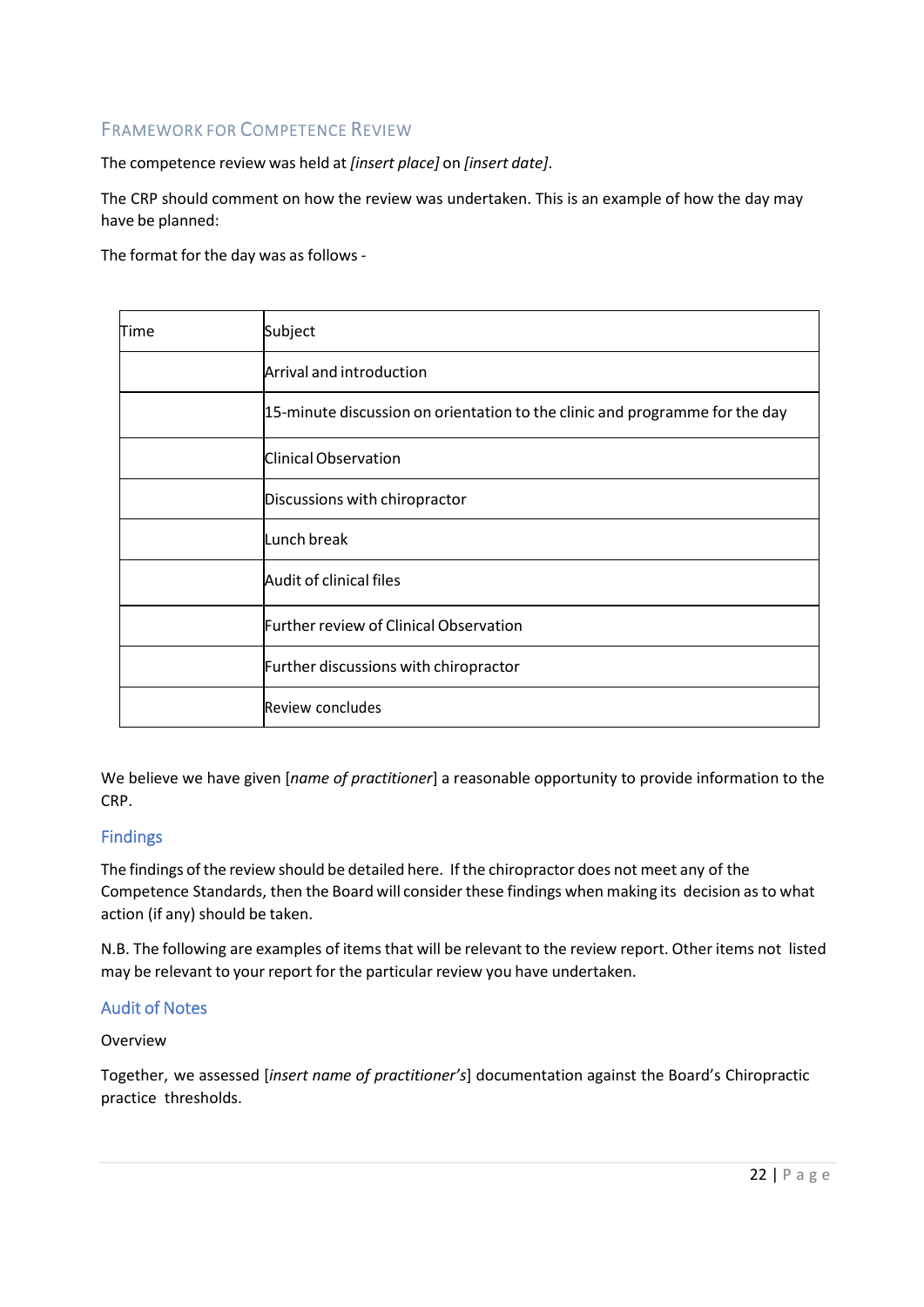We requested to review the following notes: (state how many and what type of notes were reviewed, although note that at least 10 clinical records must be audited)

For example:

- XX sets of notes randomly selected
- Notes from the patients observed
- Current patient's notes / previous notes

Possible inclusions here may be specific examples measured against the practice thresholds. For example: Complete discharge records – Always recorded, usually recorded, almost never recorded, never recorded. Or in half the records, quarter of the records. Or needs improvement in …

Conclusion

In our opinion the chiropractor *does/ does not* meet the required standard of competence in this area of practice.

## <span id="page-22-0"></span>Clinical Observation

#### Overview

N.B: Unless otherwise specified in the terms of reference, a minimum of three patient consultations must be observed, including at least one new patient and one follow up patient.

Together, we observed the following:

 Brief description of each (anonymised) patient such as age, gender, presentation, previously treated- when etc.

You may wish to include brief comments under these headings: Physical surroundings (the practice rooms/ clinic)

Effective communication Evaluation of patient's health needs

Planned and implemented safe and effective client management

Conclusion

In our opinion the chiropractor *does/ does not* meet the required standard of competence in this area of practice.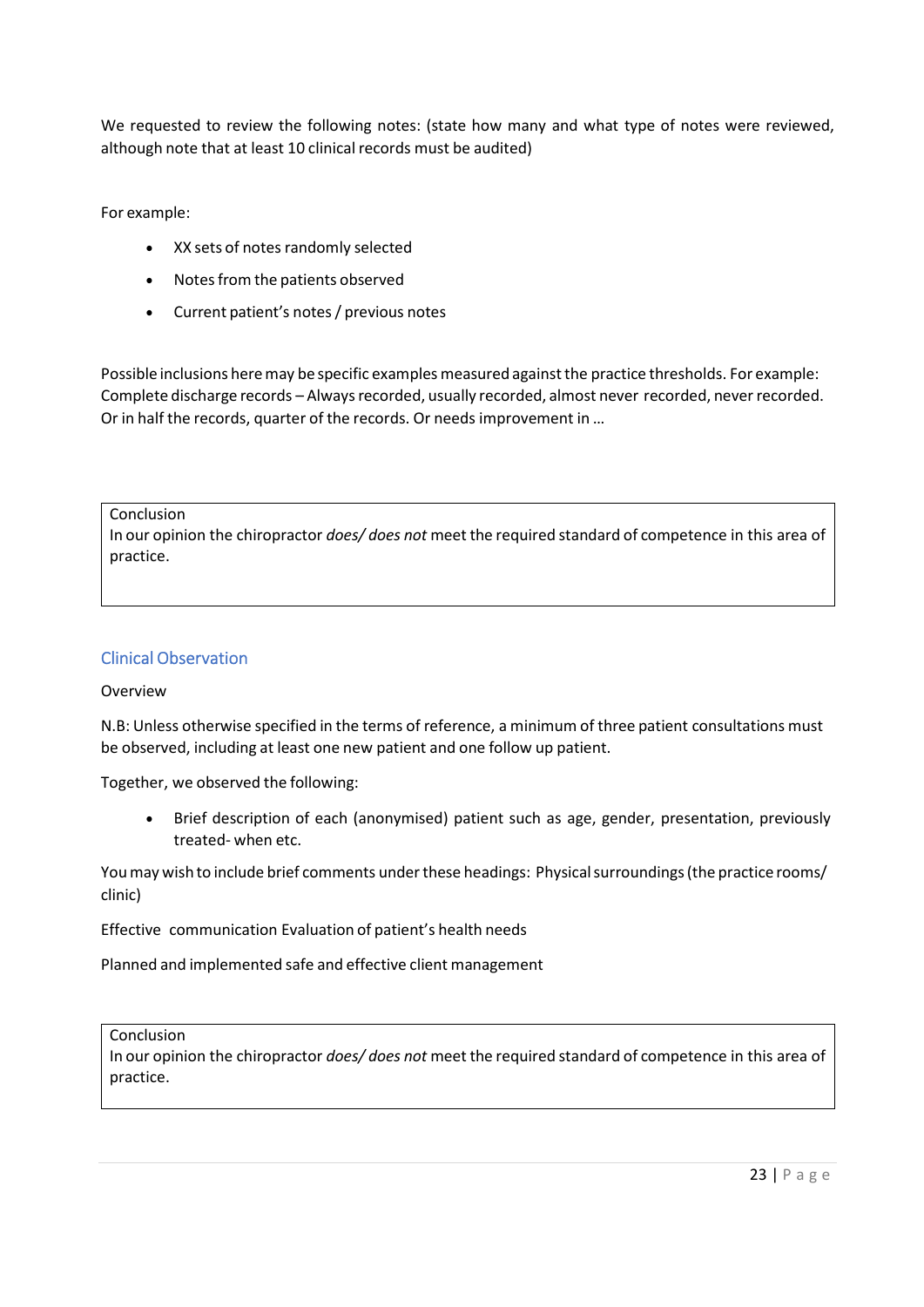# <span id="page-23-0"></span>Professional Practice

## Overview

Together, we interviewed *[insert name of practitioner]* on *[insert date(s)]* regarding their professional practice. We focused on:

## The following may be addressed

- Clinical reasoning
- Planning and management of patients
- Professional development
- Ethical issues
- Cultural competency

#### Conclusion

In our opinion the chiropractor *does/ does not* meet the required standard of competence in this area of practice.

# <span id="page-23-1"></span>Summary of Findings

This list is not exhaustive and is included as guidance only. The key question that you must answer is:

Is the chiropractor practising below the required standard of competence reasonably to be expected of a chiropractor practising within that chiropractor's scope of practice?

Other questions to consider in this section of the report include:

- Does the chiropractor pose a risk of harm to the public?
- Is the chiropractor practising outside his or his/her scope of practice?
- Is the chiropractor fit to practise and able to perform the functions required for the practice of Chiropractic?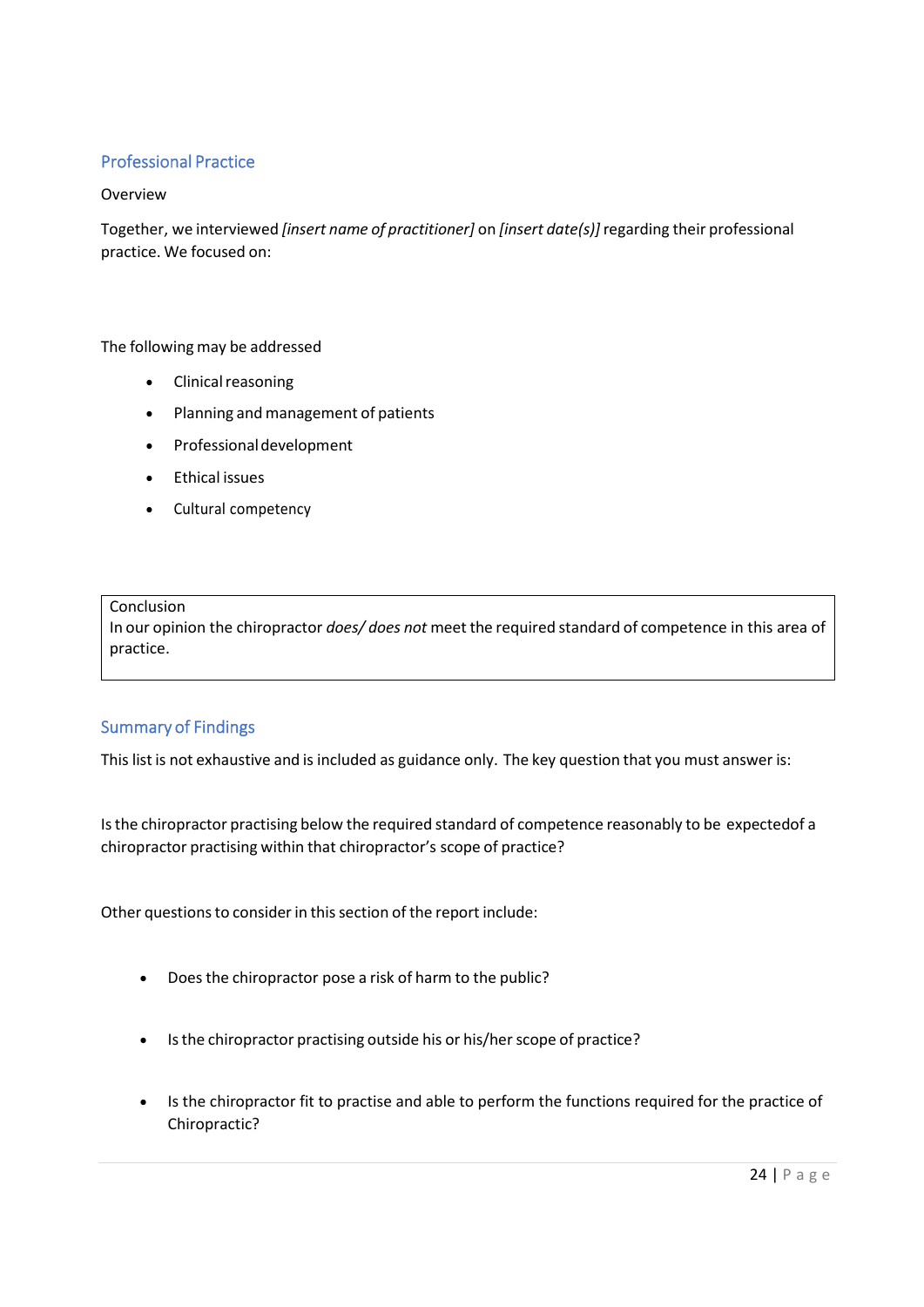# <span id="page-24-0"></span>CONCLUDING STATEMENTS AND RECOMMENDATIONS

## Overall Opinion of the CRP

In our opinion *[insert name of practitioner's]* practice *[meets/does not] meet* the required standard of competence reasonably expected of a chiropractor practising within *[his/her]* scope of practice*.* 

N.B. If the practitioner does not meet the required standard of competence in your opinion you must specify the area or areas where the chiropractor's practice is deficient and justify your opinion by providing reasons. List these briefly in bullet points below and tie these back the key points listed the scope of the review outlined in the Terms of Reference.

## <span id="page-24-1"></span>Recommendations

If you are of the opinion that the chiropractor does not meet the required standard of competence, then you must include recommendations**.** You may include how the deficiencies may be overcome, any action that is appropriate to assist the practitioner to attain the required standard of competence, and any ongoing assessments needed.

Our recommendations to assist [practitioner's salutation and surname] to attain the required standard of competence are:

 $\bullet$  XXX

# <span id="page-24-2"></span>Suggestions

If you are of the opinion that the chiropractor does meet the required standard of competence, but you wish to include general suggestions which may be of assistance to practitioner in maintaining or improving his or standard of competence, you may do so here. However, you should be aware that such suggestions are given on the basis that the practitioner meets the required standard of competence, and therefore may not form part of any competence order made by the Board under section 38 of the HPCA Act.

In order to maintain or enhance *[insert name of practitioner's]* competence, we suggest:

Signed: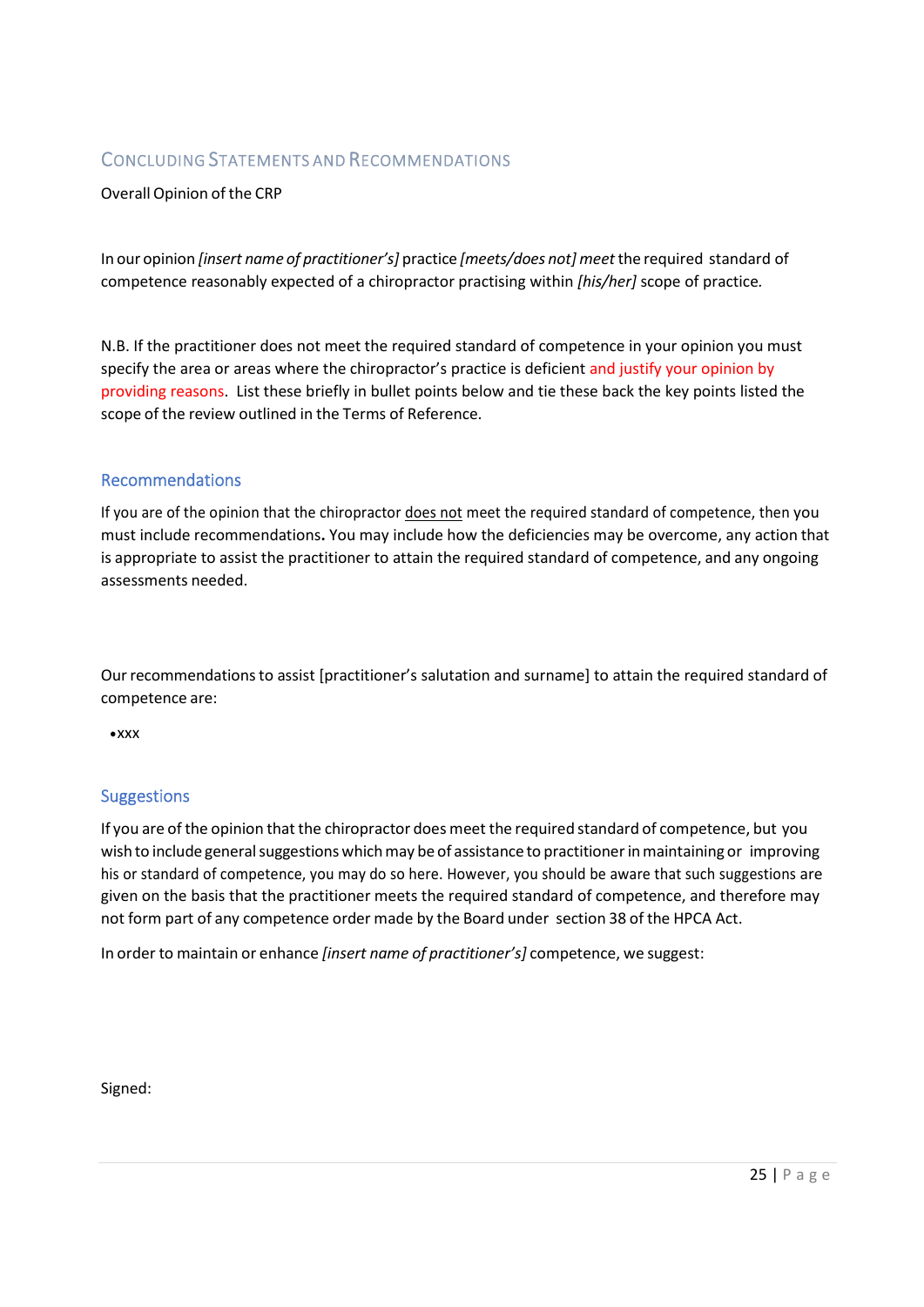XX

Registered chiropractor 70-XX

XX

Registered chiropractor 70-XX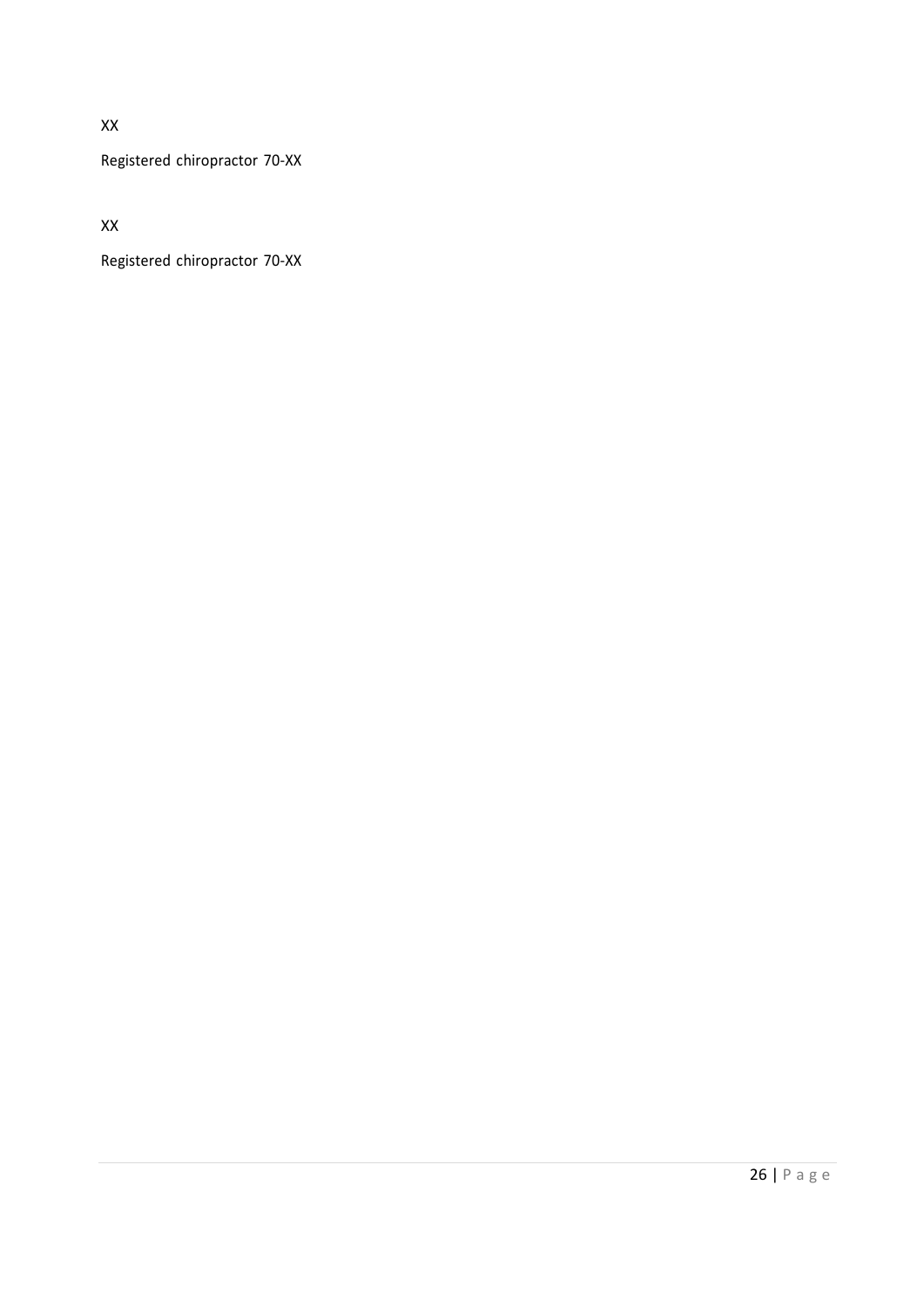<span id="page-26-1"></span><span id="page-26-0"></span>**APPENDICES** Bibliography

Conflict of Interest Statement

This is to confirm that we, *[insert name of reviewer 1]* and *[insert name of reviewer 2]*, have not previously met *[insert name of practitioner]*, and to the best of our knowledge have no conflict of interest to declare.

Signed:

(Signature of reviewer 1)

(Signature of reviewer 2)